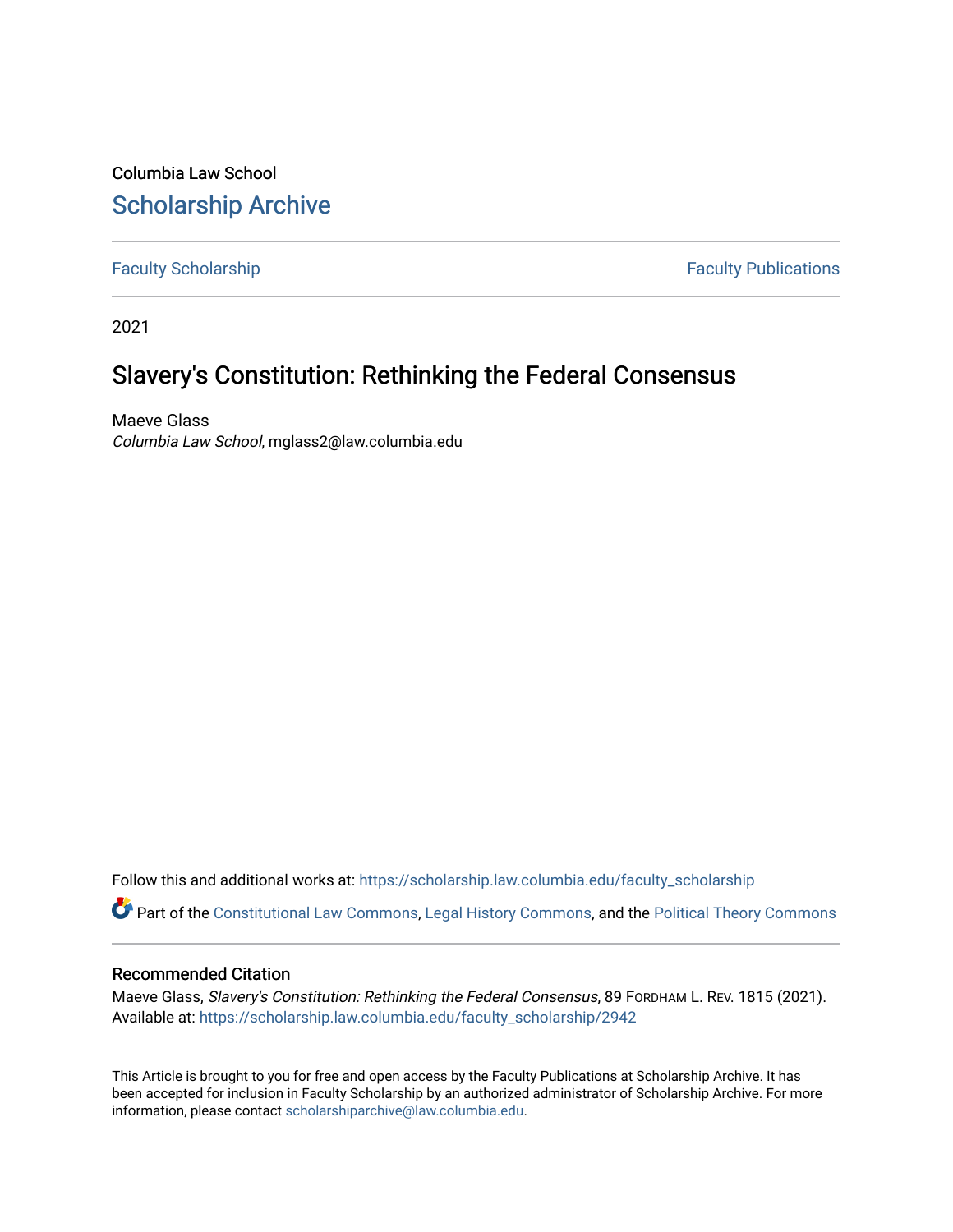## **SLAVERY'S CONSTITUTION: RETHINKING THE FEDERAL CONSENSUS**

#### *Maeve Glass\**

*For at least half a century, scholars of the early American Constitution have noted the archival prominence of a doctrine known as the "federal consensus." This doctrine instructed that Congress had no power to interfere with the institution of slavery in the states where it existed. Despite its ubiquity in the records, our understanding of how and why this doctrine emerged is hazy at best. Working from a conceptual map of America's founding that features thirteen local governments coalescing into two feuding sections of North and South, commentators have tended to explain the federal consensus either as a vestige of a much older constitutional tradition rooted in localism or as the result of a brokered political compromise between the sections. Cast as an archaic relic of the colonial era or as a one-off political compromise, the doctrine has appeared in the most recent scholarship as one that by the mid-1800s had devolved into a limp and unpersuasive rhetorical disclaimer.* 

*This Essay offers a different origins story for the federal consensus, one that invites us to re-center the doctrine's central importance in the founding constitutional order. Drawing on a model of inquiry that expands the conventional map of America's founding to include the material modes of production and exchange, this Essay allows us to see how the bedrock principle of noninterference emerged not only from the oft cited vestiges of localism and sectionalism but also from the customary practices and exigencies of long-distance maritime trade in the Atlantic world. As economic historians have shown, long before the doctrine appeared in print in 1790, America's merchant class had forged a trading network along the Atlantic coast, creating an interregional economy that spanned from the Massachusetts Bay to the plantation coast and outer-lying islands. Predicated on a rule of noninterference with the underlying modes of enslaved labor on which white wealth depended, these preexisting norms of racialized property ownership and commercial exchange provided a useful starting point for the rules of constitutional union at a time when the concepts and structures of public law constitutional governance in the newly created United States remained inchoate and ill-defined.* 

Associate Professor of Law, Columbia Law School. This Essay was prepared for the Symposium entitled *The Federalist Constitution*, hosted by the *Fordham Law Review* on October 2, 2020, at Fordham University School of Law.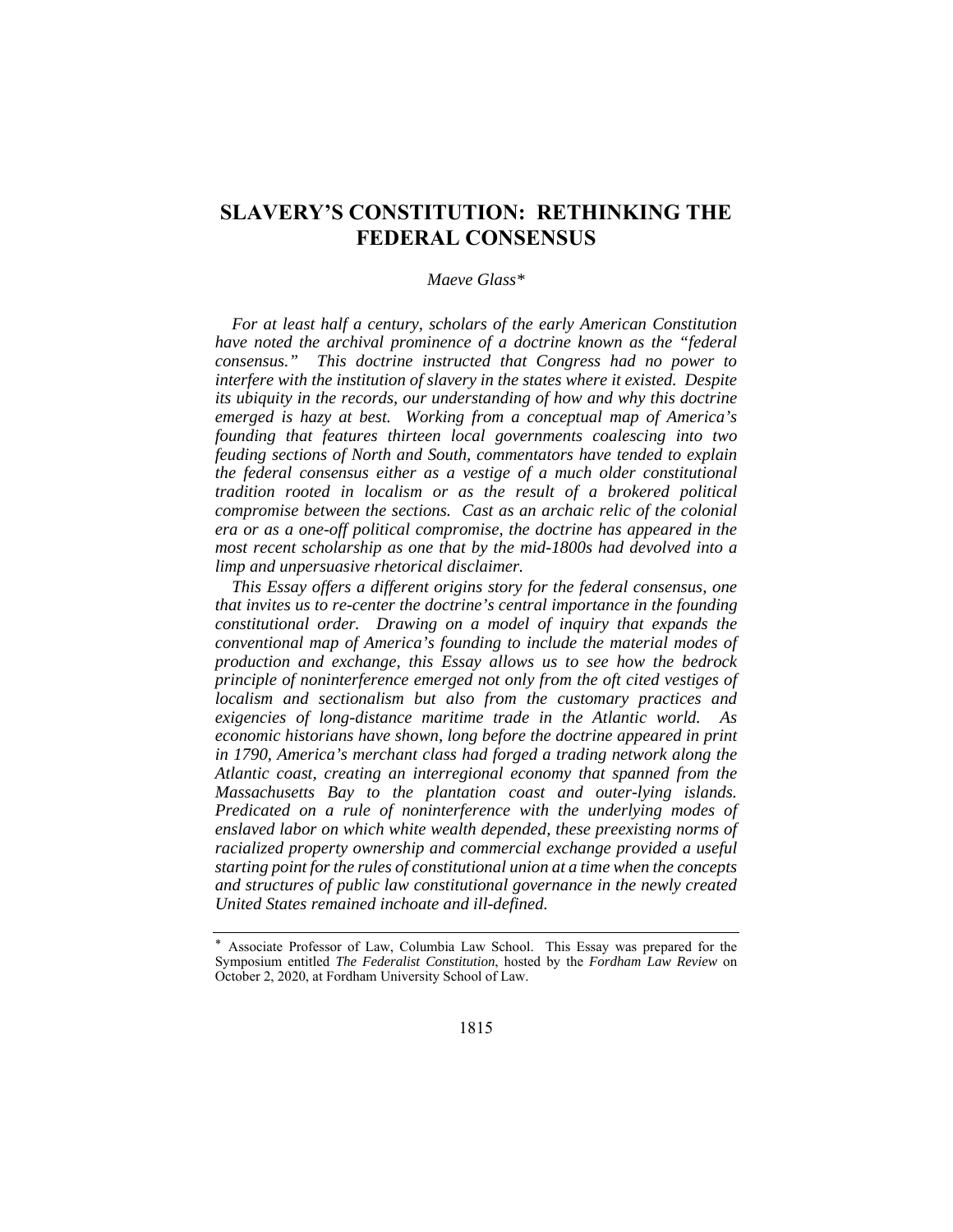*By recovering this genealogy and expanding our map of the founding, this Essay offers a more complete view of the origins of one of the oldest and most consequential rules of constitutional union. In doing so, it allows us to see the institution of racial slavery not simply as one confined to a single section of the South and upheld by its peculiar doctrine of states' rights but as a fundamentally American institution, one upheld by a rule of federal and state inaction in the face of slavery's systemic taking of Black lives.* 

#### **INTRODUCTION**

In the early months of 1790, members of the U.S. House of Representatives gathered in the temporary seat of government in New York City and announced a constitutional doctrine that would sound in the halls of national governance and courts of adjudication for decades to come.1 The doctrine, laid down in a committee report drafted in response to a petition by the Pennsylvania Abolition Society,2 declared that the newly created Congress of the United States had no power to interfere with the institution of slavery in the states where it existed.3 Termed the "federal consensus" by a legal scholar who caught sight of it in the archives in the 1970s, this rule of noninterference reverberated across the long nineteenth century.4 Today, one can see it coursing through the records of subsequent congressional debates,5 hear its logic at work in the judicial opinions of the U.S. Supreme Court,<sup>6</sup> and observe from afar as it provided the opening script for a newly elected president who, on the eve of the Civil War, offered a solemn promise that in

<sup>1</sup>*. See* 1 ANNALS OF CONG. 1524 (1790) (Joseph Gales ed., 1834).

 <sup>2.</sup> Memorial of the Pennsylvania Society for Promoting the Abolition of Slavery to the Senate and House of Representatives of the United States (Feb. 3, 1790), *as transmitted in*  Letter from Benjamin Franklin to John Adams (Feb. 9, 1790) (on file with the National Archives).

<sup>3</sup>*.* 1 ANNALS OF CONG. 1524 (1790) ("That Congress have no authority to interfere in the emancipation of slaves, or in the treatment of them within any of the States; it remaining with the several States alone to provide any regulations therein, which humanity and true policy may require.").

<sup>4</sup>*. See* JAMES OAKES, FREEDOM NATIONAL: THE DESTRUCTION OF SLAVERY IN THE UNITED STATES, 1861–1865, at 2–8 (2013); DONALD ROBINSON, SLAVERY IN THE STRUCTURE OF AMERICAN POLITICS, 1765–1820 (1970); GEORGE WILLIAM VAN CLEVE, A SLAVEHOLDERS' UNION: SLAVERY, POLITICS, AND THE CONSTITUTION IN THE EARLY AMERICAN REPUBLIC (2010); WILLIAM M. WIECEK, THE SOURCES OF ANTI-SLAVERY CONSTITUTIONALISM IN AMERICA, 1760–1848, at 16 (1977); SEAN WILENTZ, NO PROPERTY IN MAN: SLAVERY AND ANTISLAVERY AT THE NATION'S FOUNDING 162–63 (2018); Howard A. Ohline, *Slavery, Economics, and Congressional Politics, 1790*, 46 J.S. HIST. 335 (1980).

<sup>5</sup>*. See, e.g.*, 11 REG. DEB. 1464 (1835) (statement of Rep. Francis Jackson) (referring to men who "disclaim all interference, or disposition to interfere, with the rights of property in slaves, or control over the slave question, within the jurisdiction of the slave-holding States"); *Republican Platform of 1860*, *reprinted in* NATIONAL PARTY PLATFORMS 1850–1956, at 31, 32–33 (Donald B. Johnson & Kirk H. Porter eds., 2d ed. 1956); *see also* CONG. GLOBE, 36th Cong., 1st Sess. 568–576 (1860) (statement of Hon. Henry Wilson).

<sup>6</sup>*. See, e.g.*, Dred Scott v. Sandford, 60 U.S. (19 How.) 393 (1857), *superseded by constitutional amendment*, U.S. CONST. amend. XIV; Groves v. Slaughter, 40 U.S. (15 Pet.) 499 (1842).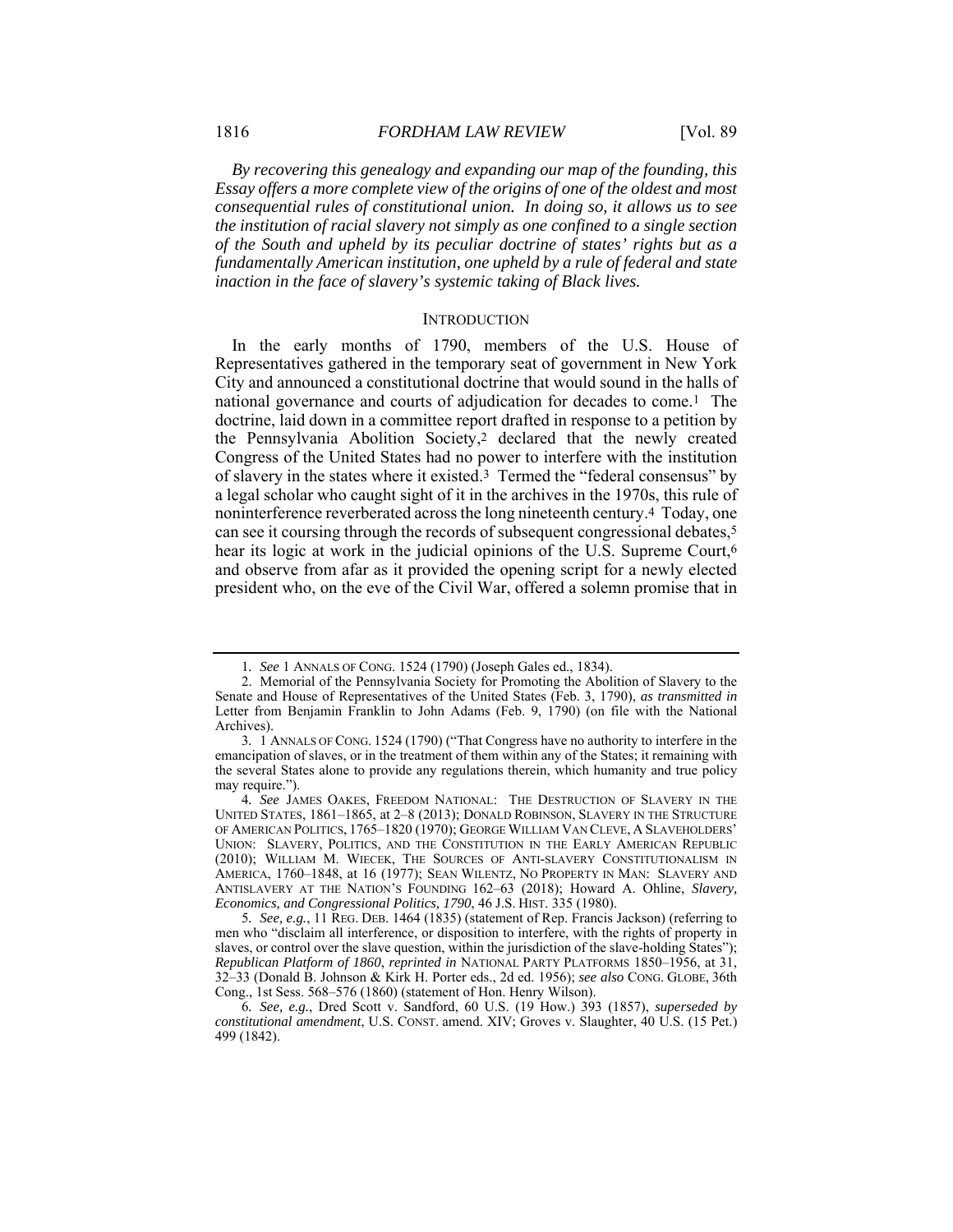America, no one would interfere with the institution of slavery in the states where it existed.<sup>7</sup>

Despite its prominence in the archival records, our understanding of how and why this doctrine emerged remains hazy at best. To date, two different views stand out. The first, and perhaps the most familiar, attributes the rule to the long-standing and deeply embedded practice of local self-governance under the British Empire.8 The second view counters that, far from simply the inevitable product of localism and faith in a limited central government, the rule is best understood as the product of a brokered sectional compromise in the early 1790s, as Northern congressmen set out to secure Southern votes for pending legislation.9 Working from these depictions of the doctrine as either an antiquated vestige of the colonial past or a one-off political compromise, recent scholarship has invited us to see the doctrine as one that, by midcentury, had devolved into political rhetoric, overshadowed by the rise of a powerful antislavery movement that looked to the power of the national government and seized on the Constitution's underlying abolitionist potential.10

This Essay offers a different origins story for the federal consensus, one that invites us to re-center its place in the founding constitutional order. Drawing on a model of inquiry that expands the conventional map of America's founding to include the material modes of production and exchange, this Essay allows us to see how the principle of noninterference emerged not only from the oft cited vestiges of localism and sectionalism<sup>11</sup> but also from the customary practices and material realities of long-distance maritime trade in the Atlantic world.12

As economic historians discovered nearly four years ago, long before the federal consensus first appeared in print in 1790, America's merchants had forged a robust trading network along the extended Atlantic coastline, creating an interregional marketplace that linked the continent's emerging urban and commercial centers of the northern latitudes to the agricultural zones of the southern latitudes and outer-lying islands of the Caribbean.13

 <sup>7.</sup> Proclamation No. 17 (Emancipation Proclamation), 12 Stat. 1268 (1863); Abraham Lincoln, First Inaugural Address (Mar. 4, 1861), *in* POLITICAL SPEECHES AND DEBATES OF ABRAHAM LINCOLN AND STEPHEN A. DOUGLAS 530 (Chicago, Scott, Foresman & Co. 1896).

<sup>8</sup>*. See* WIECEK, *supra* note 4, at 16; *see also* PAUL FINKELMAN, SLAVERY AND THE FOUNDERS: RACE AND LIBERTY IN THE AGE OF JEFFERSON 104 (1996) (arguing that "the federal consensus" of 1780 "was already in place").

 <sup>9.</sup> Ohline, *supra* note 4, at 336.

<sup>10</sup>*. See, e.g.*, Matt Karp, *The Mass Politics of Antislavery*, 3 CATALYST 131 (2019). For a similar characterization of the doctrine as one that meant little in practice, see OAKES,*supra*  note 4. For the recent historiography that has sought to emphasize the antislavery and abolitionist nature of the Constitution, see WILENTZ, *supra* note 4. For a related turn towards recovering the "abolitionist soul" in the Reconstruction Amendments, see Dorothy E. Roberts, *Abolitionist Constitutionalism*, 133 HARV. L. REV. 1, 50 (2019) ("The abolitionist soul of the Reconstruction Amendments is experiencing a renaissance.").

<sup>11</sup>*. See infra* Part II.

<sup>12</sup>*. See infra* Parts II–III.

 <sup>13.</sup> ARTHUR L. JENSEN, THE MARITIME COMMERCE OF COLONIAL PHILADELPHIA (1963); William I. Davisson & Lawrence J. Bradley, *New York Maritime Trade: Ship Voyage*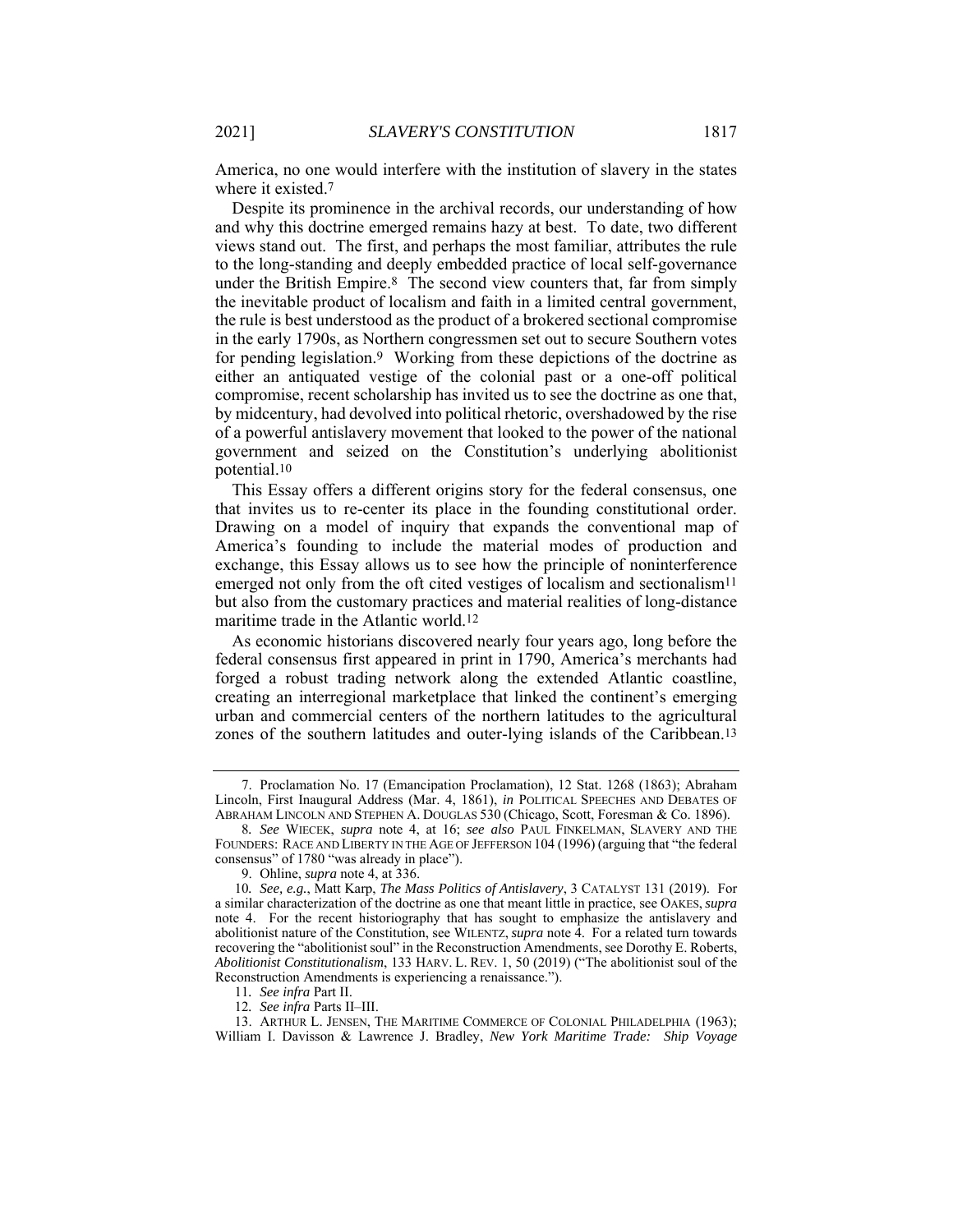Although never as heavily trafficked as the transatlantic shipping lanes that connected the ports of America to the central metropolis of the British Empire, these lesser-known coastal conduits that spanned from the enclaves of Boston, to Charleston, to the West Indies contributed to the ongoing conceptualization and articulation of a defined economic space called America. Dating back to the first exchanges of commodities between the Massachusetts Bay and the James River in the early 1630s, these networks rested on familiar mercantile practices of long-term contracting designed to endogenize trust and norms of reciprocity, including the foundational principle of noninterference with the modes of enslaved production on which the accumulation of white wealth and power in America increasingly depended.14

Far from remaining confined to a silo of economic space, these norms and material realities of commercial partnership supplied a useful starting point for fashioning the rules that would govern relations between the newly created entities called united states.15 Most notably, when confronted in 1790 with the claim that the Constitution's Preamble conferred on Congress a power to abolish the institution of slavery, those who debated the question and codified the federal consensus in print drew on the logic of the old commercial American coast in two key ways. First, rather than rebutting the claim of federal power with conventional constitutional arguments predicated exclusively on states' rights and sectional political bargains, disputants who had come of age in an America where the territorial and institutional boundaries of states and sections had yet to take on today's reified form described a fluid landscape of property owners engaged in commerce, collectively bound by shared interests in preserving the mode of enslaved production and ideologies of a racial caste hierarchy.16

Second, working from this envisioned landscape of the American coast, disputants presented the proposed constitutional rule of noninterference not simply as a rule that governed relations between strangers but also as a rule

*Patterns, 1715–1765*, 55 N.Y. HIST. SOC'Y Q. 309, 309 (1971); William I. Davisson, *The Philadelphia Trade*, 3 WESTERN ECON. J. 310 (1965); Albert Fishlow, *Antebellum Interregional Trade Reconsidered*, 54 AM. ECON. REV. 352, 362 (1974) (observing that although the corridor constituted the most "important artery of interregional commerce," it is "one about which we know perhaps least"); Lawrence A. Herbst, *Interregional Commodity Trade from the North to the South and American Economic Development in the Antebellum Period*, 35 J. ECON. HIST. 264, 265 (1975); David C. Klingaman, *The Coastwise Trade of Colonial Massachusetts*, 108 ESSEX INST. HIST. COLLECTIONS 217 (1972) [hereinafter Klingaman, *The Coastwise Trade of Colonial Massachusetts*]; David C. Klingaman, *The Development of the Coastwise Trade of Virginia in the Late Colonial Period*, 77 VA. MAG. HIST. & BIOGRAPHY 26 (1969); Merl E. Reed, *Footnote to the Coastwise Trade: Some Teche Planters and Their Atlantic Factors*, 8 LA. HIST. 191 (1967); James F. Shepherd & Samuel H. Williamson, *The Coastal Trade of the British North American Colonies, 1768–1772*, 32 J. ECON. HIST. 783 (1972).

<sup>14</sup>*. See infra* Part II.

<sup>15</sup>*. See infra* Part II.

<sup>16</sup>*. See infra* Part II.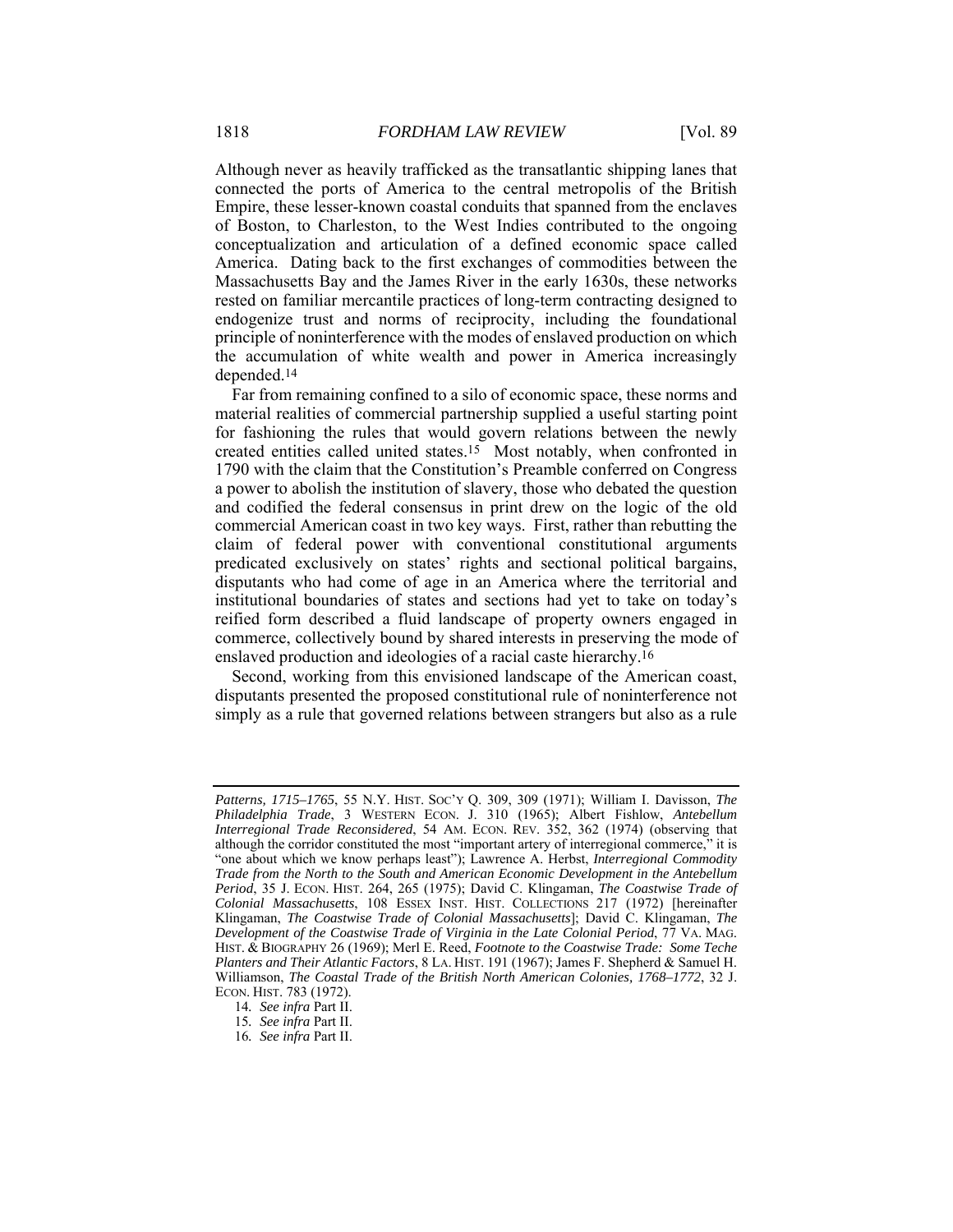that governed relations between sharers.17 In particular, rather than describing the rule solely as the manifestation of an absolute, in rem right of an individual property owner to exclude all strangers for all time (including, say, the audience of citizen-petitioners who observed the congressional debates from the galleries), disputants also characterized the rule as one that governed consenting partners of the Atlantic coast: partners who had long since agreed by mutual consent to forgo their right to interfere with the modes of production in the plantations in pursuit of the profits to be gained from a long-term commercial correspondence rooted in trust and reciprocity.<sup>18</sup>

By translating the records of these legislative debates using the preexisting commercial lexicon of the coast, we can thus begin to better understand the material roots and logic of the federal consensus. Far from simply a manifestation of colonial-era localism or a one-off political bargain between feuding sections, this was at its core a powerful legal doctrine that could be actively enforced through a thick set of social and relational norms: whether it be via sanctions brought against future abolitionists who might endeavor to interfere with the institution of slavery or via regular informational exchanges between elected officials in the halls of Congress, where representatives of property owners who shared in the profits of enslavement had agreed to delegate managerial control over the institution of racial slavery to those who owned the land and labor of the plantations.

In the end, then, restoring this economic space and its internal ordering mechanisms to the conventional map of America's founding has two key implications for how we understand slavery's constitution. First, in terms of methodology, it invites us to ask a new set of questions. Instead of continuing to relitigate the familiar questions as to where, as between center and periphery or as between North and South, power resided and when this allocation of power was fixed for all time, we might productively ask how older norms of commercial partnership interacted with newly emerging and evolving norms of constitutional governance. Second, and more substantively, by encouraging us to explore how the resulting doctrine of noninterference functioned to mediate relations between strangers as well as sharers in the profits of racial enslavement, this shift invites us to see the doctrine not simply as a rhetorical rule of inaction but rather, as a profoundly consequential exercise of federal regulatory power that made possible the systematic enslavement of Black people for white profit.

To begin the work of telling this story, this Essay commences in Part I with a cursory tour of the American coast and its underlying norms of partnership, as it existed prior to the creation of the U.S. Constitution. Part II then explores how restoring this older world to the existing map of the coast's political space can help us to better translate the records of legislative debate that gave rise to the codification of the federal consensus in 1790. A caveat:

 <sup>17.</sup> For the conceptual framing of property's multiple audiences of strangers and sharers, see Thomas W. Merrill, *Property and Sovereignty, Information and Audience*, 18 THEORETICAL INQUIRIES IN L. 417 (2017).

<sup>18</sup>*. See infra* Part II.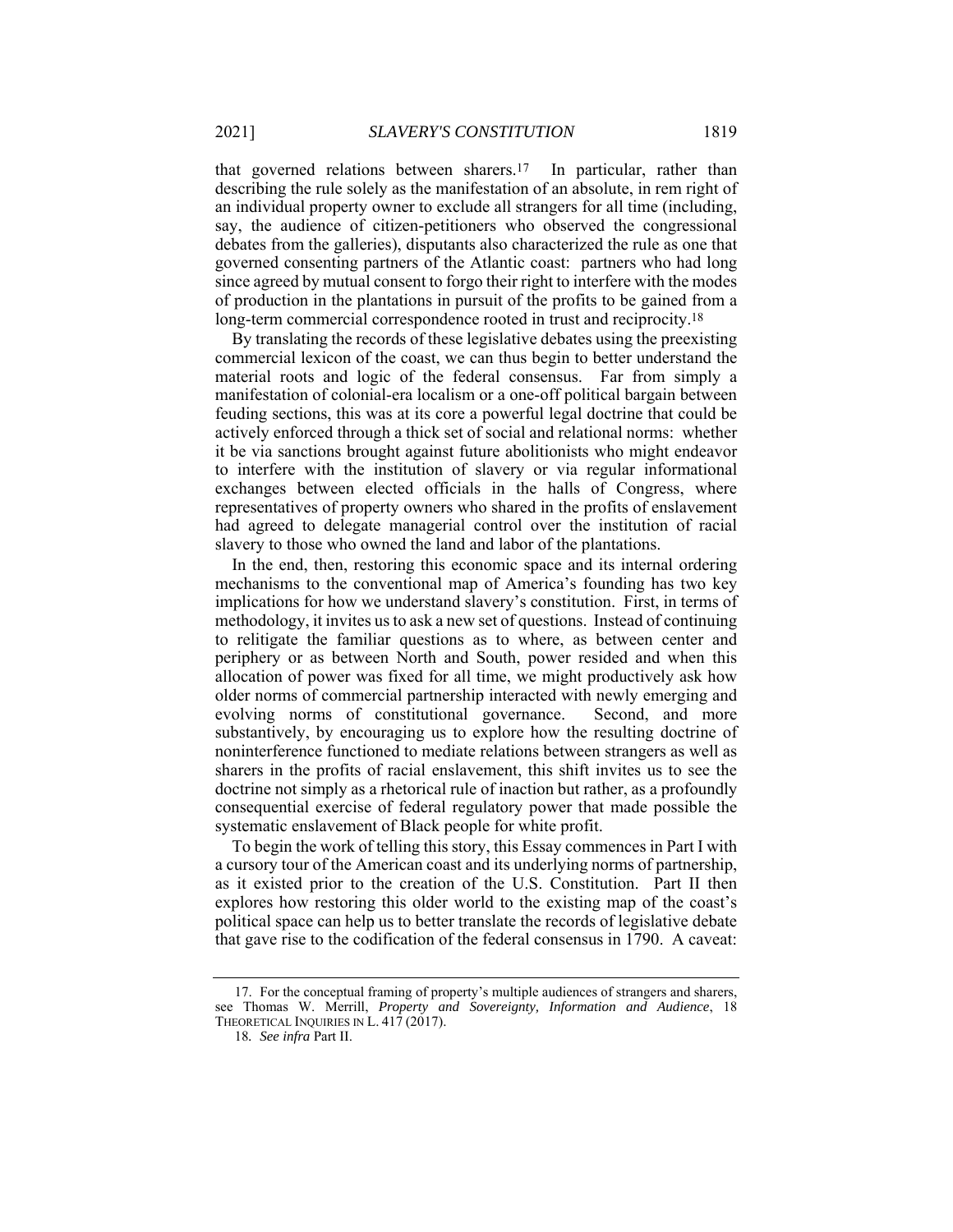a full account of this history is beyond the scope of this brief Essay. Instead, the aim here is simply to suggest how expanding the analytical frame can enrich our understanding of the origins and significance of the federal consensus.

#### I. AMERICA'S FOUNDING ECONOMIC SPACE: PATHWAYS AND NORMS OF PARTNERSHIP

In the waning decades of the British Empire's rule in North America, the merchant ships of New England hauled out each week from Boston with the first fair winds, bound for the ports of the plantation coast.<sup>19</sup> The largest among them could carry the annual yield of four rice plantations,<sup>20</sup> rendering a single ship more than twice as valuable as a plantation boasting three thousand acres of Carolina soil.21 The smaller vessels among them could carry the full annual harvest of a single tobacco estate.22 Wide hulls and flat bottoms, broad sails and shallow draughts, many of the vessels were designed explicitly to go easily over the sandy bars that lined the southern coast to where the harvest waited—"a treasure," one Bostonian later observed, "better than the mines of Peru."23

21*. See, e.g.*, Lynn Harris, Shipyards and European Shipbuilders in South Carolina (Late 1600s to 1800) 3 (1999) (unpublished manuscript), https://scholarcommons.sc.edu/cgi/ viewcontent.cgi?article=1001&context=mrd\_pubs [https://perma.cc/UB5M-XGBN] (calculating that the planter and merchant Henry Laurens valued his 3000-acre plantation on the Cooper River at 7000 pounds sterling and his one-quarter ownership in a ship at 4000 pounds, for a total valuation of 16,000 pounds sterling).

<sup>19</sup>*. See, e.g.*, *Ship News*, 5 ESSEX GAZETTE 85, 86 (1772); *Custom-House, Port of Salem & Marblehead, Jan. 4*, 5 ESSEX GAZETTE 89, 91 (1773); *Salem January 12: Custom-House,*  Port of Salem & Marblehead, Jan. 11, 5 ESSEX GAZETTE 93, 95 (1773).

 <sup>20.</sup> This figure is based on estimated yields of rice plantations in the early 1760s and the carrying capacity of 180-ton ships. *See* Maurice A. Crouse, *Gabriel Manigault: Charleston Merchant*, 101 S.C. HIST. MAG. 98, 103-04 (2000) (estimating that two of Gabriel Manigault's rice plantations produced 707 barrels); *see also Charles-Town, May 21, 1763.*, S.C. GAZETTE, May 21, 1763 (reporting that a 180-ton ship is thought to "carry 1100 barrels of rice"); Lynn Harris, Charleston's Colonial Boat Culture, 1668–1775, at 161 (2002) (Ph.D. dissertation, University of South Carolina) (on file with author) (estimating a four-to-one ratio of rice barrels to each ton of vessel weight).

<sup>22</sup>*. See, e.g.*, Letter from George Washington to Robert Cary & Co. (July 2, 1759), *in* 6 THE PAPERS OF GEORGE WASHINGTON: COLONIAL SERIES 330, 330 (W. W. Abbott ed., 1988) ("By the Fair American . . . I send you fifteen Hhds Tobo the whole Amount of the Estates Crop this Year; one Hhd only excepted, which I could not get on board in time as it lay up Pamunky River.").

 <sup>23. 2</sup> THE DEBATES IN THE SEVERAL STATE CONVENTIONS ON THE ADOPTION OF THE FEDERAL CONSTITUTION 89 (Jonathan Elliot ed., Washington 2d ed. 1836) [hereinafter ELLIOT'S DEBATES] ("I suppose the New England States have a treasure offered to them better than the mines of Peru; and it cannot be to the disadvantage of the Southern States."). *See London, August 10*, NEW-ENGLAND WEEKLY J., Nov. 6, 1732; *see also Imported in the Last Ships from London and to Be Sold*, BOS. NEWS-LETTER, July 24, 1760; *State of New-Hampshire*, INDEP.CHRON. &UNIVERSAL ADVERTISER (Bos.), Nov. 15, 1781; *Wanted on Hire*, N.H. GAZETTE, Nov. 9, 1770 ("Wanted on Hire, A Vessell . . . suitable for the Virginia or Carolina Trade."); Letter from Joseph Gerrish & John Barrell to Chauncey Townsend (June 14, 1738) (available in John Barrel, Letter Book, 1738–1760, on file with the New York Historical Society) ("What ships we design for Carolina to sail from Boston in the Month of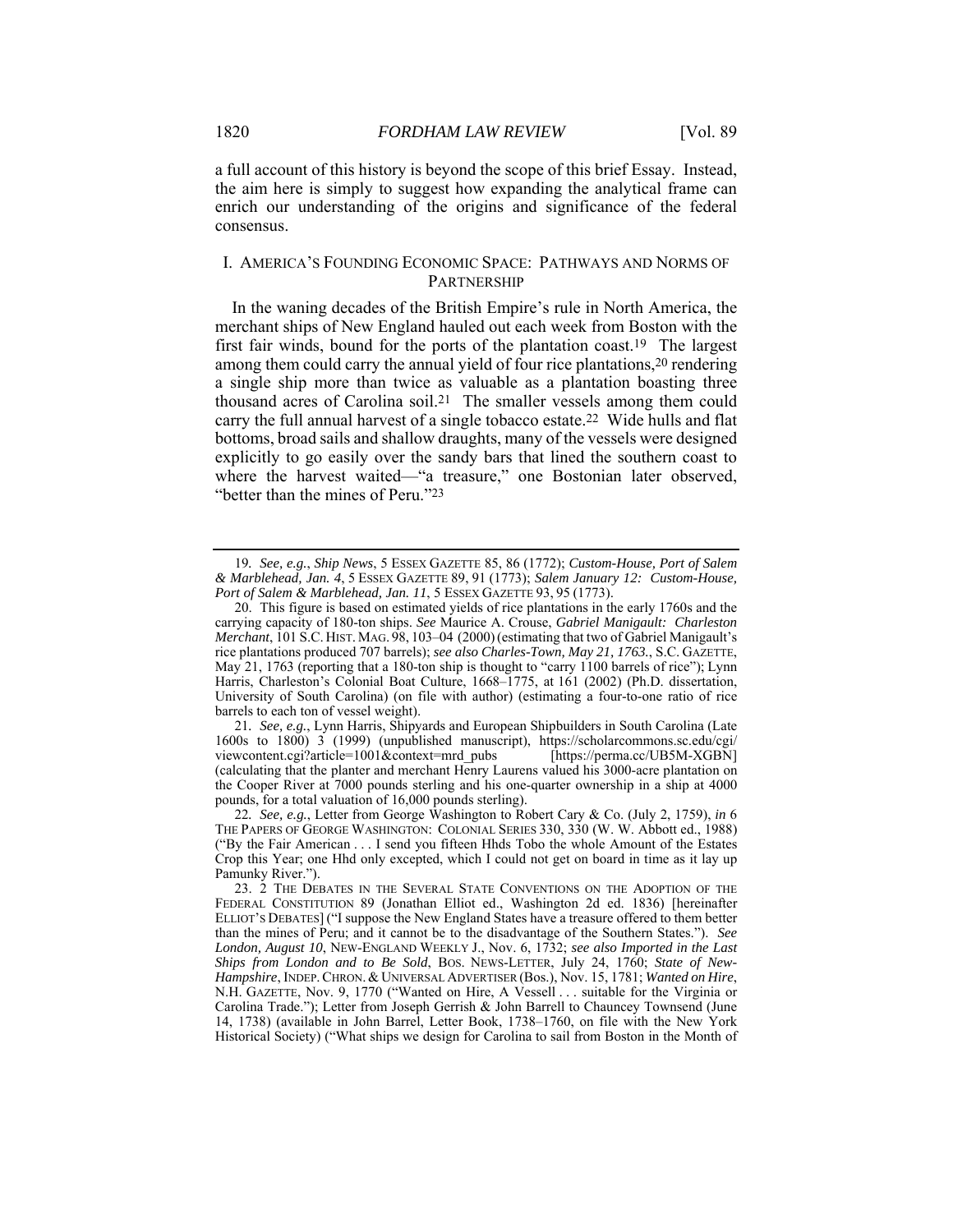Unlike the wagons and trains that later crossed the continent and left behind a grid of roads and iron rails, these ships left no trace on the swells of the ocean and would soon disappear from the conventional map of America's constitutional founding.24 Indeed, for a long time afterwards, accounts of colonial America would begin with an agrarian landscape defined by small farms and isolated peripheries, perhaps slowly coalescing into soon-to-be visible sections of an antislavery North and a proslavery South.25 Beginning in the 1960s, however, a group of economic historians, curious as to what happened along the waterways lining the rolling fields of farms and plantations, set out to compile the movement of the merchant ships. Using the new invention of a computer, researchers tabulated ship data from the local customs offices and newspapers.26 Their work revealed a clearly defined maritime economic space, one marked by pathways of commercial partnership capable of linking the colonies together in what one scholar described as "gossamer webs stronger than hooks of steel."27

As historians who have explored these networks in more detail have shown, this economic space dates back to at least the 1630s, when planters in Virginia took stock of their surplus harvests and began to scan the coastline

26*. See infra* Part II.

27*. See* 2 WILLIAM BABCOCK WEEDEN, ECONOMIC AND SOCIAL HISTORY OF NEW ENGLAND, 1620–1789, at 592 (1963).

Sep with a Cargo Suitable for the West Indias, where they may have a Chance for a Freight or secure a Freight in the Spring.").

<sup>24</sup>*. See, e.g.*, Fishlow, *supra* note 13.

<sup>25</sup>*. See, e.g.*, AKHIL REED AMAR, AMERICA'S CONSTITUTION: A BIOGRAPHY 21 (2006) ("British North America grew up not as one continental legal entity but rather as juridically separate colonies founded over a span of many decades. . . . before 1776 . . . [the colonies] were . . . as legally separate from one another as India and Ireland."); AKHIL REED AMAR, THE LAW OF THE LAND: A GRAND TOUR OF OUR CONSTITUTIONAL REPUBLIC 23 (2015)(analogizing the colonies to a "hub-and-spoke" model); JOHN WILLIAM BURGESS, THE MIDDLE PERIOD, 1817–1858, at 41 (1897); JOHN WILLIAM BURGESS, POLITICAL SCIENCE AND COMPARATIVE CONSTITUTIONAL LAW (New York, Charles Scribner's Sons 1897); JOHN FISKE, THE CRITICAL PERIOD OF AMERICAN HISTORY, 1783–1789 (Boston, Houghton Mifflin & Co. 1888); JACK P. GREENE, PERIPHERIES AND CENTER ix (1986) (using an imperial framework featuring thirteen colonies as the periphery of an imperial metropolis in London); MICHAEL J. KLARMAN, THE FRAMERS' COUP: THE MAKING OF THE UNITED STATES CONSTITUTION 14 (2016) (noting that in 1776, "most people still thought of their state as their country."); PETER S. ONUF, THE ORIGINS OF THE FEDERAL REPUBLIC: JURISDICTIONAL CONTROVERSIES IN THE UNITED STATES, 1775–1787, at 130 (1983) (identifying the "thirteen colony-states" as the "basic components of the American union"); FRANCIS AMASA WALKER, THE MAKING OF THE NATION, 1783–1817 (New York, Charles Scribner's Sons 1895); GORDON S. WOOD, EMPIRE OF LIBERTY: A HISTORY OF THE EARLY REPUBLIC, 1789–1815, at 2 (2009) ("Before the Revolution of 1776 America had been merely a collection of disparate British colonies."); GORDON WOOD, THE CREATION OF THE AMERICAN REPUBLIC 1776–1787, at 359 (1969) (reflecting on the fractured nature of the thirteen British colonies); Andrew C. McLaughlin, *The Background of American Federalism*, 12 AM. POL. SCI. REV. 215 (1918); John M. Murrin, *A Roof Without Walls: The Dilemma of American National Identity*, *in* BEYOND CONFEDERATION: ORIGINS OF THE CONSTITUTION AND AMERICAN NATIONAL IDENTITY 336 (Richard Beemen et al. eds., 1987) (arguing that "[t]he spectrum of seventeenth-century settlement produced, not one, but many Americas, and the passage of time threatened to drive them farther apart, not closer together").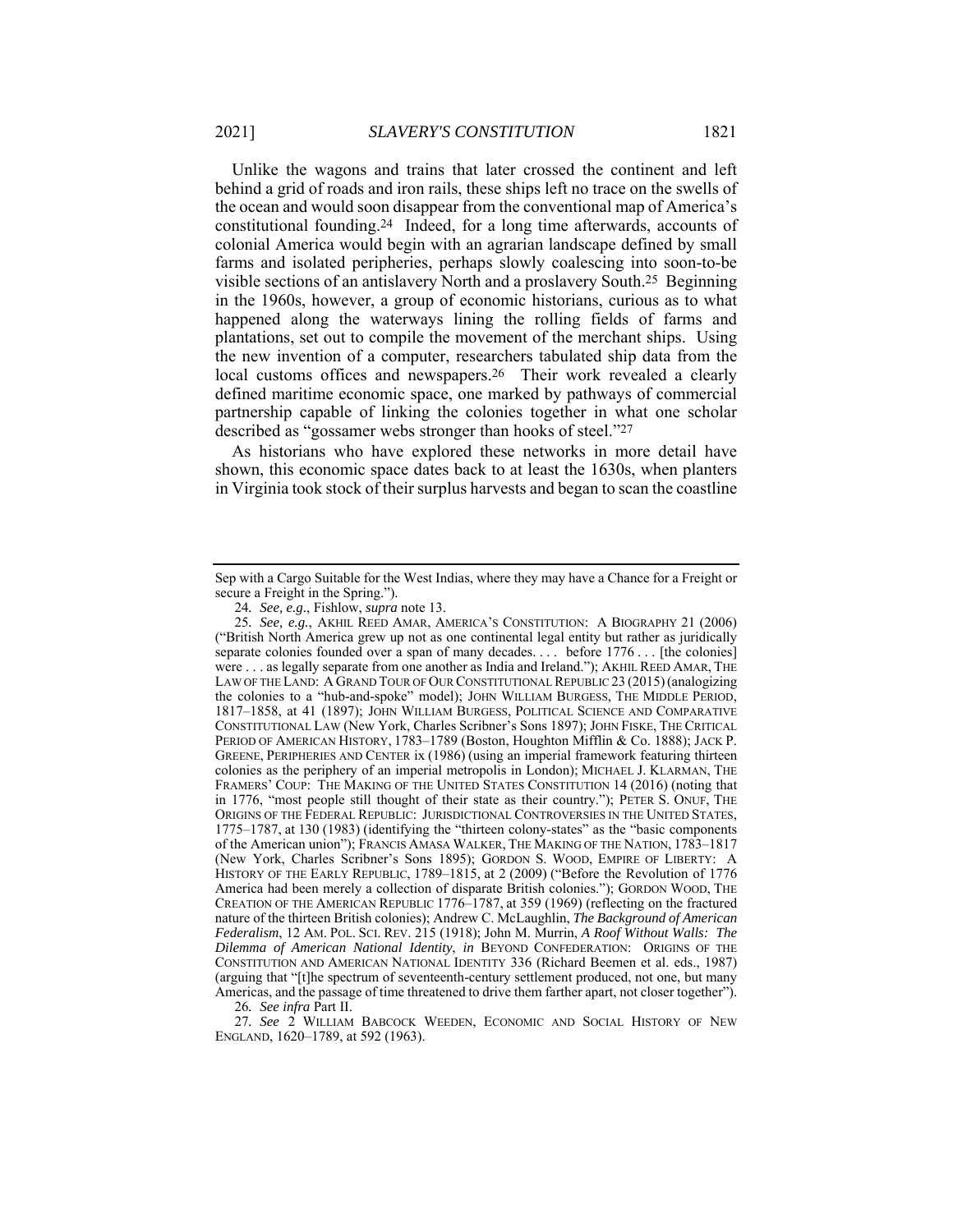that led northward for nearby markets.28 "The Planters are carried with a great forwardnes to seeke trade abroad, to which purpose we have now 7 or 8 pinnaces & Barques bound to New-England & the Northward," the governor of Virginia reported to London in 1631.29 Within two years, the region had produced ten thousand bushels of corn for export to "their zealous neighbours of New England," he continued.30 In Massachusetts, meanwhile, colonizers who looked over the unforgiving soil that would prove incapable of sustaining a staple agricultural export crop began the work of building a merchant fleet that could carry the produce of the plantations in the Americas to the markets that would answer. "We are in a way of building shippes," the governor of Massachusetts reported in 1642.31 The "building of ships," the lawmakers later declared, was "of great importance for the common good."32

Over the next century, this preliminary conduit that connected the enclaves of plantations along the James River to the shipyards of the Massachusetts Bay became a heavily trafficked corridor within the broader Atlantic world, weaving together the commercial and agricultural sectors of North America.33 By 1732, for example, a census of ships anchored in Roanoke, Virginia, found that nearly every other ship in the southern port was registered to a merchant in New England.34 Records from the port of New York, meanwhile, show that a third of all vessels between 1715 and 1765 had been cleared for a port along the American coast.35

By the eve of the American Revolution, the corridor was crowded with ships carrying the produce of the plantations to market, as food deficits in New England led to increasing dependence on imports.36 During the first half of the 1760s, for example, planters in Virginia and Maryland supplied

 30. Letter from Thomas Yong to Sir Tobie Matthew (Oct. 20, 1634), *in* 9 COLLECTIONS OF THE MASSACHUSETTS HISTORICAL SOCIETY ser. 4, at 81, 110 (Boston, Massachusetts Historical Society 1871).

31*. New England's First Fruits* (Sept. 26, 1642), *in* 1 COLLECTIONS OF THE MASSACHUSETTS HISTORICAL SOCIETY 248 (Boston, Monroe & Francis reprt. ed. 1806) (1792).

32*. Acts to Promote the Building of Good Ships, &c (ch. 91)*, *reprinted in* THE CHARTERS AND GENERAL LAWS OF THE COLONY AND PROVINCE OF MASSACHUSETTS BAY 189 (Boston, T. B. Wait & Co. 1814) (1671).

33*. See* Klingaman, *The Coastwise Trade of Colonial Massachusetts*, *supra* note 13, at 222.

 34. ALEX ROLAND ET AL., THE WAY OF THE SHIP: AMERICA'S MARITIME HISTORY REENVISIONED, 1600–2000, at 73 (2007).

 35. Davisson & Bradley, *supra* note 13, at 314 (finding that, of the 2962 vessels recorded in colonial records between 1715 and 1765, 849 cleared out for a port in the "American Coastal Region").

 36. David Klingaman, *Food Surpluses and Deficits in the American Colonies, 1768–1772*, 31 J. ECON. HIST. 563 (1971) ("New England had probably been a net importer of foodstuffs since early in the eighteenth century and by the 1760's was dependent on external supply sources for her marginal requirements in corn, wheat, and meat.").

<sup>28</sup>*. See* Benjamin Callender, *A Correct Chart of the East Coast of North America* (illustration) (1796), *in* CHARLES E. GOODSPEED COLLECTION (available at the Worcester Art Museum).

 <sup>29.</sup> Robert C. Johnson, *Virginia in 1632*, 65 VA. MAG. HIST. & BIOGRAPHY 458, 466 (1957).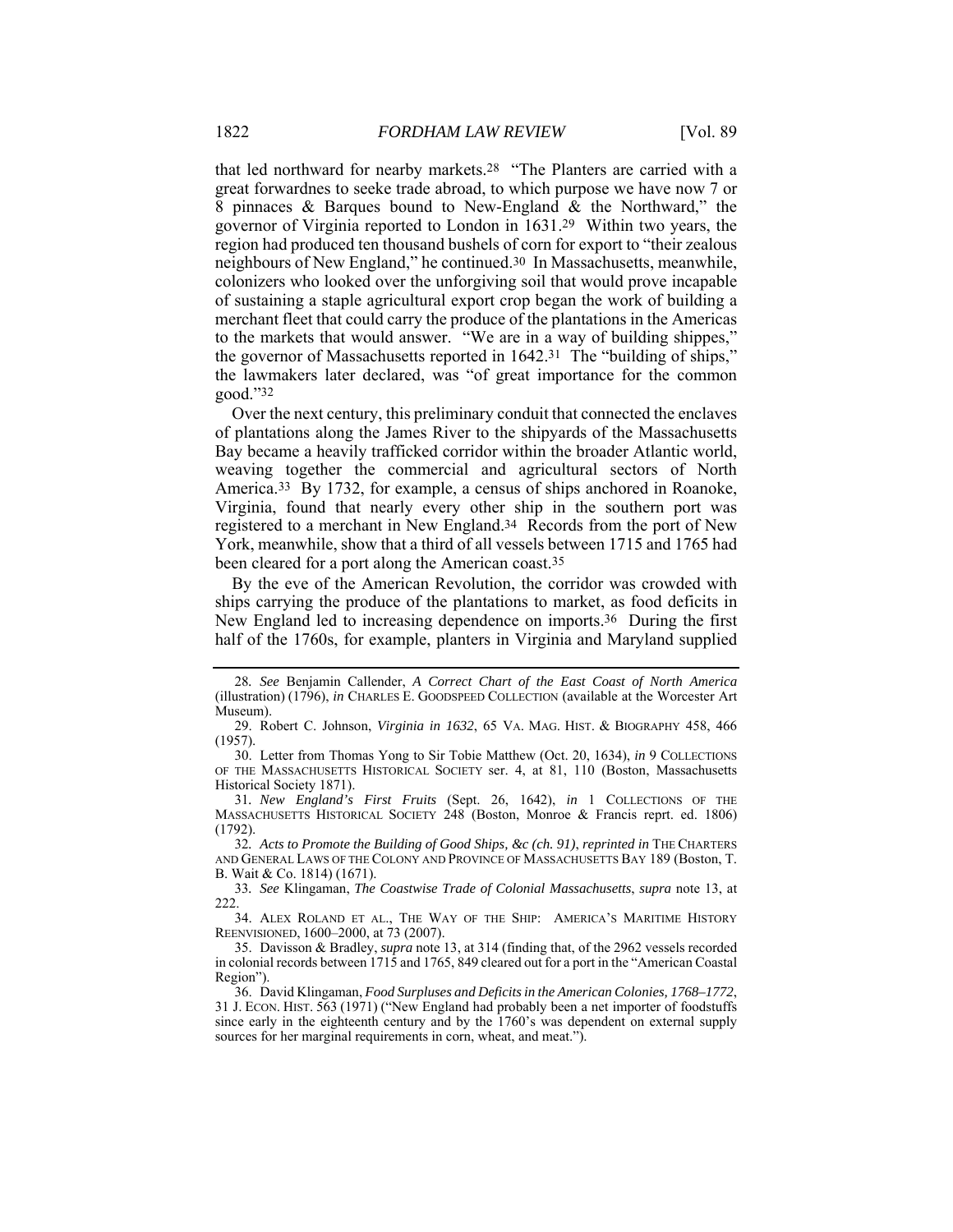78.9 percent of the corn and wheat imports for Massachusetts, while South Carolina planters provided Massachusetts with 80 percent of its total rice imports37 and North Carolina supplied 95 percent of Massachusetts's coastwise tar and turpentine imports necessary for the colony's booming shipbuilding industry.38 During the same five-year period, approximately 70 percent of sugar exported from Massachusetts was purchased by Pennsylvania, Virginia, and Maryland, while 88 percent of the salt exported from the West Indies went to the three southern colonies of Virginia, North Carolina, and Maryland.39

In addition to generating profits for the merchants and planters who owned the ships and lands along the American coast, this flourishing coastwise trade contributed to the emergence of an ordering of the commercial space of America quite different from the familiar landscape of isolated colonial outposts and latent sections.40 As a return to the official reports and merchant correspondence reveals, the movement of commodities across jurisdictional borders contributed to a way of speaking about America in which these bordered lines that have held center stage could recede into the backdrop of commercial speech, as a landscape of interjurisdictional exchange, predicated on internal norms of trust and reciprocity, came to the foreground.

To see how this commercial lexicon of America emerged, consider first the corpus of navigational texts and sea charts produced to facilitate movement along the coast. As these texts attest, the land that appears in leading constitutional histories today as one defined by political and jurisdictional spaces could also appear as part of an organic, smoothly hewn wedge.41 "New England is that part of America in the Ocean Sea opposite to Noua Alybon," a captain describing the American coast had announced in 1616, and readers could imagine the way the land must have appeared to him from under the shade of a full sail on a summer morning.42 "New France, off it, is Northward," he continued, and you could perhaps see the captain nodding over his shoulder.43 "Southwardes is Virginia and all the adjoyning Continent," he continued, introducing his readers to a single coast that seemed to have no beginning and no end.44

Those engaged in the work of overseeing the movement of ships along this single sweep of coastline, meanwhile, presented the ports that began to appear not simply as peripheral spokes on a wheel centered in a distant

 <sup>37.</sup> Klingaman, *The Coastwise Trade of Colonial Massachusetts*, *supra* note 13, at 224.

 <sup>38.</sup> Klingaman, *supra* note 36, at 224.

 <sup>39.</sup> Klingaman, *The Coastwise Trade of Colonial Massachusetts*, *supra* note 13, at 226.

<sup>40</sup>*. See supra* note 25 (summarizing the organization of space in leading constitutional histories of the United States).

<sup>41</sup>*. See, e.g.*, RICHARD STACHURSKI, LONGITUDE BY WIRE: FINDING NORTH AMERICA 6–7 (2009); *see also* Christopher Tomlins, *The Legal Cartography of Colonization, the Legal Polyphony of Settlement: English Intrusions on the American Mainland in the Seventeenth Century*, 26 LAW & SOC. INQUIRY 315, 325 (2001) (describing cartographic representations of North America as "pitched at the continental-coastal level").

 <sup>42.</sup> JOHN SMITH, A DESCRIPTION OF NEW ENGLAND 21 (Paul Royster ed., 2006) (1616).

<sup>43</sup>*. Id.*

<sup>44</sup>*. Id.*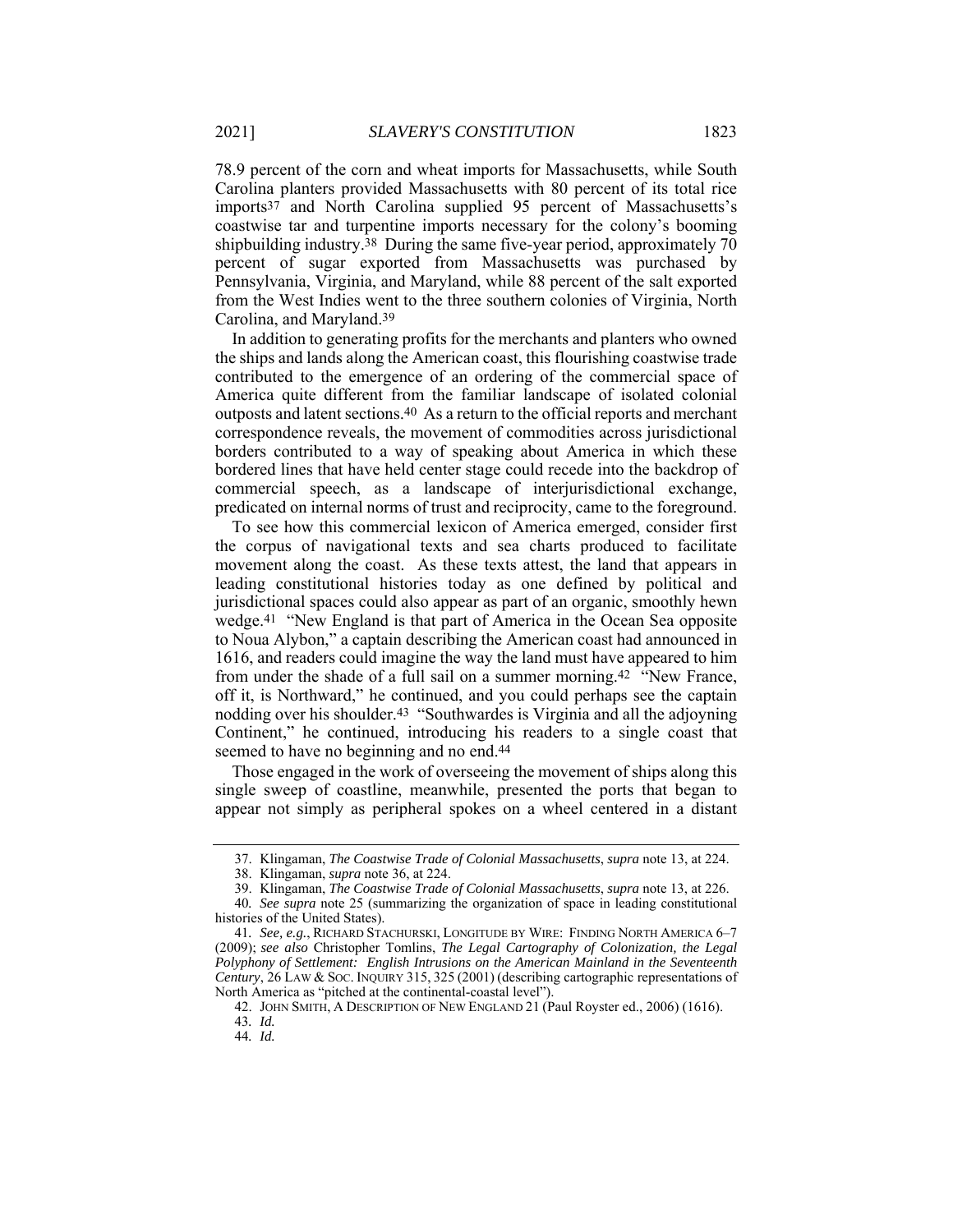metropolis of London but also as entities linked to one another via the accumulation of commodities. "Virginia is now become the granary of all His Majesty's northern colonies," Governor John Harvey reported in 1634, describing the colonies in economic relation to one another.<sup>45</sup> "Boston [is] the store of all the plantation commodities," retorted another official in 1690, once more offering a spoken geography of America in which commodities moved across jurisdictional borders to accumulate in a single port.46

One could hear the same organization of space in the accounts that merchants offered as they described the bustling trade that connected these ports, presenting the names of America's colonies according to the geographic order in which a ship might sail down the coast and back again. "Many of our ships go to Virginia,  $N^{\circ}$  and  $S^{\circ}$  Carolina," a merchant in Boston reported in 1763, verbally arranging the coast by following the movement of a ship traveling northward to southward, before turning to the cargos the ships carried: "[L]arge quantities of rum and other northern produce to purchase rice, tobacco, and naval stores and take in freight for Great Britain."47 Others described the coast in geographic reverse, beginning with the southernmost islands and then ranging back home northward: "[t]he West Indias, South Carolina, Cape Fear, Virginia and Greenland . . . these Places are the Ways by which we Generally Make our Remittance from New England," one trader observed to his partner in London in 1738, in which names of colonies could appear interchangeably alongside names of capes and islands and regions, all under the broad, undifferentiated category of capitalized "Places" and capitalized "Ways."48

In that land of movement along the American coast in the broader Atlantic world, references to sectional blocks of north and south routinely gave to talk of traveling to the northward and the southward,49 of vessels that ought to be

 <sup>45.</sup> Harold B. Gill, *Wheat Culture in Colonial Virginia*, 52 AGRIC. HIST. 380, 380 (1978). 46*. See* MARGARET ELLEN NEWELL, FROM DEPENDENCY TO INDEPENDENCE: ECONOMIC REVOLUTION IN COLONIAL NEW ENGLAND 75 (1998).

<sup>47</sup>*. See* CHARLES M. ANDREWS, THE BOSTON MERCHANTS AND THE NON-IMPORTATION MOVEMENT 168 (1917).

 <sup>48.</sup> Letter from Joseph Gerrish & John Barrell to Chauncey Townsend, *supra* note 23.

<sup>49</sup>*. See, e.g.*, Johnson, *supra* note 29, at 466 ("The Planters are carried with a great forwardness to seeke trade abroad, to which purpose we have now 7 or 8 pinnaces & Barques bound to New-England & the Northward." (quoting Letter from the Governor & Council in Virginia to the Lords (Mar. 6, 1631))); Letter from the Committee of Correspondence to Charles Garth (Dec. 11, 1766), *in* 5 THE PAPERS OF HENRY LAURENS 216, 217–18 (Phillip May Hamer et al. eds., 1968) ("Several of the Provinces Northward have the valuable Privilege of choosing their own Sheriffs . . . ."); Letter from Jackson & Bromfield to Henry Bromfield & Thomas Bromfield (Dec. 21, 1768), *microformed on* Lee Family Papers, Reel 18, Bound Vols., 1764–1898 (Mass. Hist. Soc'y) (referring to a captain "well acquainted on the Shore to the Southward of here"); Letter from Thomas Jefferson to John Page (Jan. 20, 1763), *in* 1 THE PAPERS OF THOMAS JEFFERSON 7, 7-8 (Julian P. Boyd ed., 1950) ("I shall . . . return through the British provinces to the northward home."); Letter from Henry Laurens to Peter Broughton (Oct. 1, 1765), *in* 5 THE PAPERS OF HENRY LAURENS, *supra*, at 13, 13–14 ("I am going on a journey to the Southward of Georgia . . . ."); Letter from Colonel Lachlan McIntosh to George Washington (Feb. 16 1776), *in* 3 THE PAPERS OF GEORGE WASHINGTON: REVOLUTIONARY WAR SERIES 325, 325 (W. W. Abbot & Dorothy Twohig eds., 1988) (describing "other parts to the southward"); Letter from George Washington to Robert Cary & Co. (Sept. 23 1761), *in*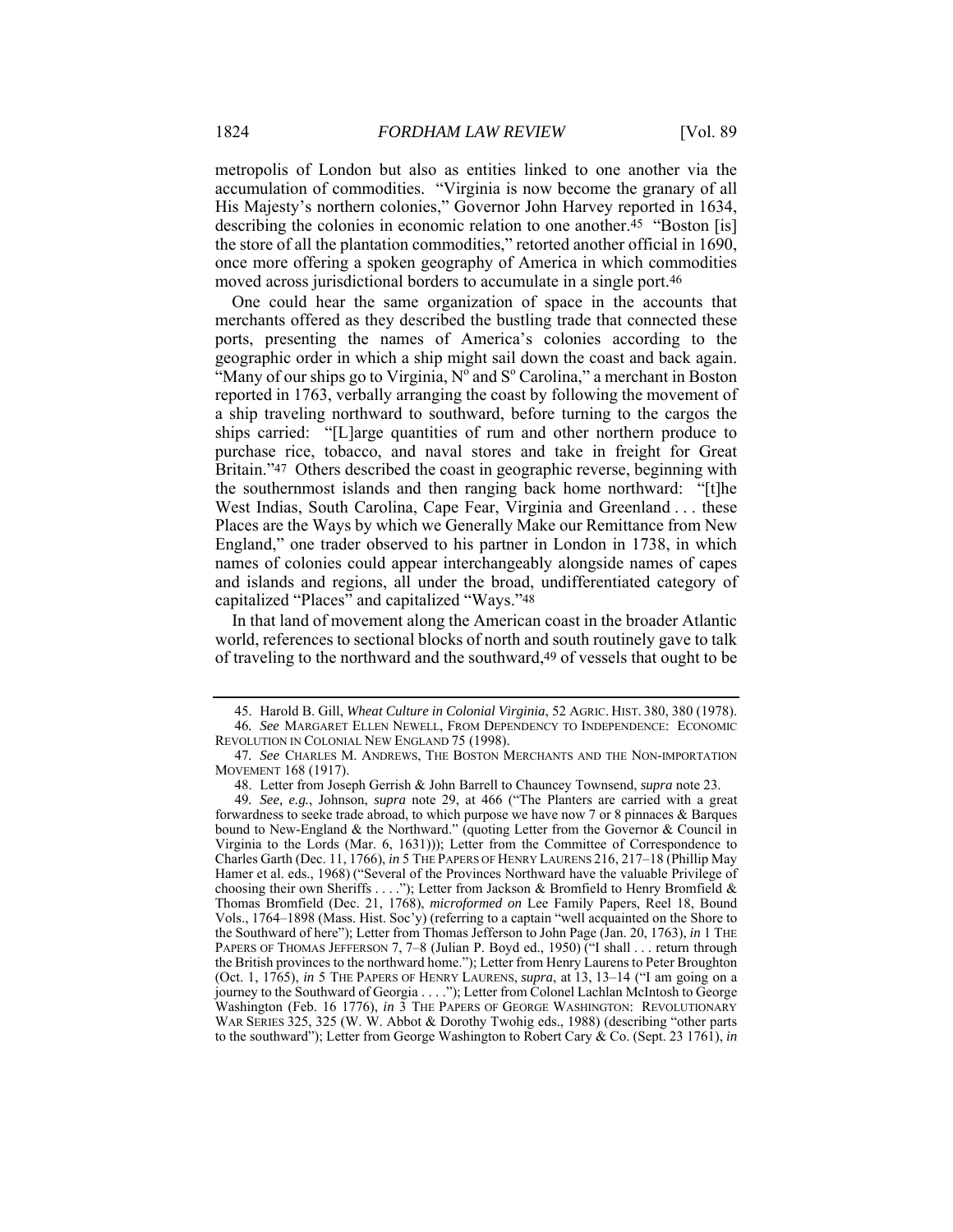kept "constantly running, backward & forward"50 and "swimming Nor'wardly"51 from the plantations of Virginia to the ports of Massachusetts. There was a "swarm of Northward Men . . . in the River," the Virginia planter Benjamin Harrison observed to his business correspondent William Palfrey in Massachusetts in 1772, peering down at the James River.52 The port of Charleston, another merchant reported in 1763, "is glutted with all kinds of Northern commodities,"53 owing perhaps, as the newspapers later reported, to the "Rhode Islanders who come loaded with Rum and Small Truck . . . and carry back Rice."54

The captains who navigated the ships along these routes spoke in the same vernacular, folding the land into a sea of movement, shaped by the winds and the currents. "I had but got very little to the Southward and aimed to bear away for Virginia," one captain on a trading voyage reported, "until meeting with a Calm in the Gulph Stream, it carried me so far to the Northward, that I fetch'd but in with your capes, where I met the Wind at W.S.W., and ordered the Vessel about to go to the Southward for Virginia."55 At a time when such voyages were at the whim of the elements, overland distances between the ports could collapse, with one planter in Virginia predicting that the voyage between Boston and the James River was shorter than that between Boston and Philadelphia.56

Indeed, by the eve of the Revolution, it became possible to speak of the coast as a single unit of production. "We should be glad of your Advice, when you write us—what articles *The Produce of this Country* would serve for an export," a merchant in Newburyport wrote to his friend in London in 1768, offering up any of the various commodities that his ships could collect from the entrepôts to the southward and bring to London,<sup>57</sup> whether it be flour from the Delaware River, tobacco from the James River, or rice and

<sup>7</sup> THE PAPERS OF GEORGE WASHINGTON: COLONIAL SERIES, *supra* note 22, at 73, 73 (noting the reasons that "inducd me to take a trip Northward").

 <sup>50.</sup> Letter from William Holt to William Palfrey (Mar. 16, 1765) (available in the Palfrey Family Papers, Houghton Library, Harvard University).

 <sup>51.</sup> Letter from William Holt to William Palfrey (Mar. 2, 1765) (available in the Palfrey Family Papers, Houghton Library, Harvard University).

 <sup>52.</sup> Letter from Benjamin Harrison to William Palfrey (Dec. 27, 1772) (available in the Palfrey Family Papers, Houghton Library, Harvard University).

 <sup>53.</sup> Letter from Thomas Smith to Isaac Smith (Jan. 31, 1763), *microformed on* Smith-Carter Papers, Reel 1, Loose Manuscripts (Mass. Hist. Soc'y) (discussing market prices at Charleston, trade with New England, and family news); Letter from Benjamin Smith to Isaac Smith (Jan. 21, 1764), *microformed on* Smith-Carter Papers, Reel 1, Loose Manuscripts (Mass. Hist. Soc'y) (discussing South Carolina markets).

<sup>54.</sup> *New-London, October 29*, MASS. GAZETTE & BOS. POST-BOY & ADVERTISER, Oct. 25-Nov. 1, 1773.

 <sup>55.</sup> *Philadelphia, August 16.*, BOS. POST-BOY, Aug. 27, 1750.

 <sup>56.</sup> Letter from William Holt to William Palfrey, *supra* note 51 ("I think most Persons [in Boston] would sooner rather to send [their ships] here [than Philadelphia] . . . . "Besides, the Voyage here, I believe to be shorter.").

 <sup>57.</sup> Letter from Jackson & Bromfield to William Ogle & John Ogle (Mar. 4, 1768), *microformed on* Lee Family Papers, Reel 18, Bound Vols., 1764–1898 (Mass. Hist. Soc'y).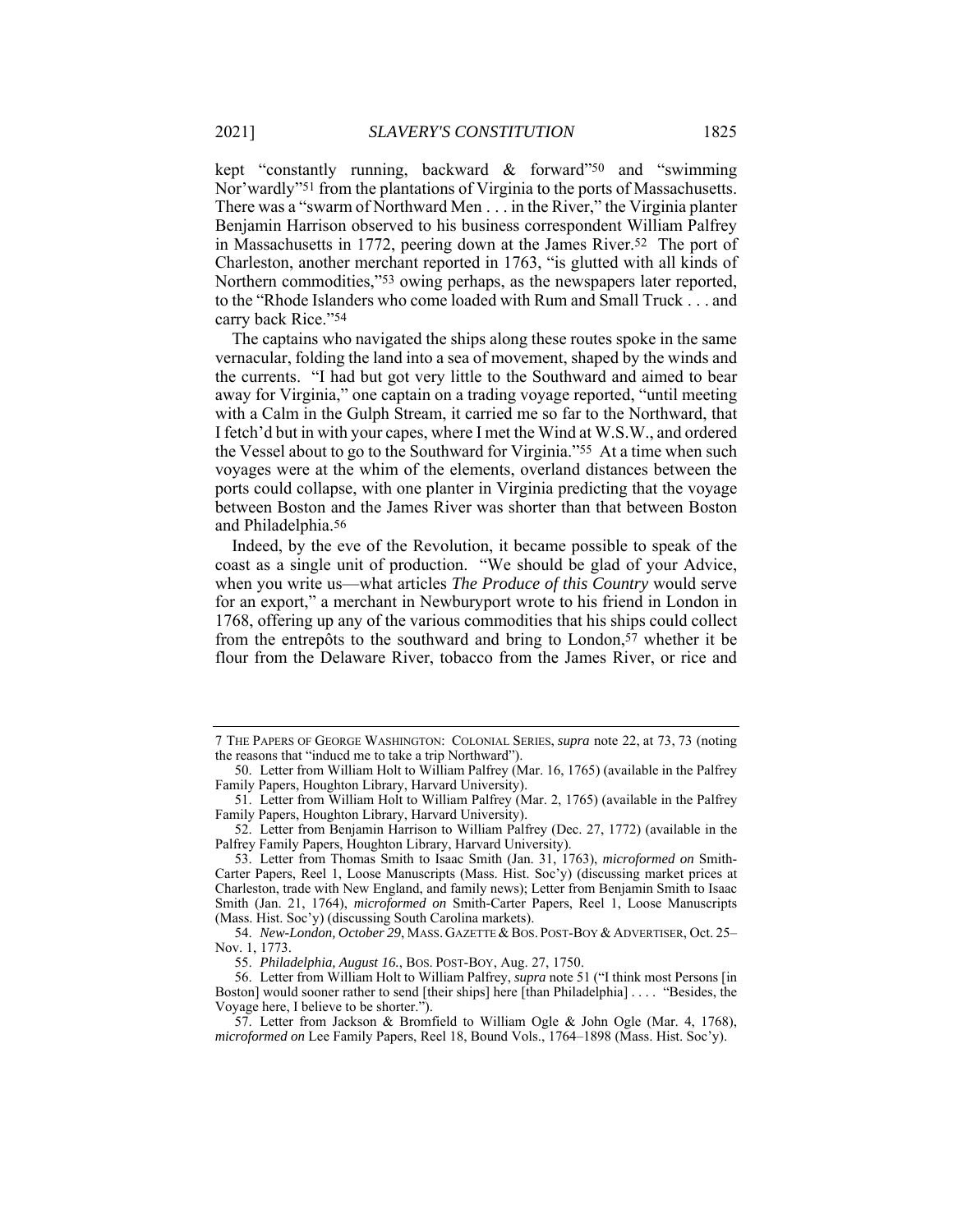indigo from the Carolinas.58 Trading houses abroad, meanwhile, responded with increasingly formalized sheets of paper listing the going prices for the "Products of *your Continent*,"59 as a category of "*American Produce*,"60 emerged in print. Men spoke of ships traveling to "[t]his Part of the World,"<sup>61</sup> "this quarter of the world,"<sup>62</sup> or "any part of the Globe,"<sup>63</sup> while expressing hopes and confidence of an "intercourse from this place to that place."64

This flourishing movement of ships and commodities that had helped make it possible to conceptualize an economic space called America rested on a vast trading network that spanned from Boston to the West Indies and across the Atlantic. Built on much older practices and principles of commercial exchange,65 this was a trading network that had emerged to mitigate the enormous logistical and informational challenges of engaging in long-distance maritime trade in the early modern world.66 Preserved in the records of the leading trading houses of the American coast, this was a network that connected merchants in port cities to planters who owned the land and labor of the coast, as well as to the third-party commission agents who acted as intermediaries.<sup>67</sup>

In its early iteration, this network was primarily limited to correspondents who were related by kin, gradually expanding to include those who had been

 64. Letter from Henry Lloyd to Hugh Hall Wentworth (Feb. 14, 1766) (available in Henry Lloyd Letter Book, 1765–1767, on file with the Baker Library, Harvard Business School).

65*. See generally* XABIER LAMIKIZ, TRADE AND TRUST IN THE EIGHTEENTH-CENTURY ATLANTIC WORLD (2010); Manuel Herrero Sánchez & Klemens Kaps, *Connectors, Networks, and Commercial Systems*, *in* MERCHANTS AND TRADE NETWORKS IN THE ATLANTIC AND THE MEDITERRANEAN 1 (Manuel Herrero Sánchez & Klemens Kaps eds., 2017); Francesca Trivellato, Discourse and Practice of Trust in Business Correspondence During the Early Modern Period (unpublished manuscript) (on file with the *Fordham Law Review*); Francesca Trivellato, Trading Diasporas and Trading Networks in the Early Modern Period (May 2004) (Ph.D. dissertation, Brown University) (on file with the *Fordham Law Review*).

66*. See* Sánchez & Kaps, *supra* note 65, at 5 ("The aim of [early modern] commercial networks was to overcome, or at least to reduce, the risks faced by early modern commercial exchange, including the difficult enforcement of contracts, shipping accidents, delays caused by weather and wars, slowness of information flow, and in relation to this, asymmetric information."); *see also* BERNARD BAILYN, THE NEW ENGLAND MERCHANTS IN THE SEVENTEENTH CENTURY 34–35 (1955); APRIL LEE HATFIELD, ATLANTIC VIRGINIA: INTERCOLONIAL RELATIONS IN THE SEVENTEENTH CENTURY 89 (2004); K. G. Davies, *The Origins of the Commission System in the West India Trade*, 2 TRANSACTIONS OF THE ROYAL HIST. SOC'Y 89 (1952); Emma Hart & Cathy Matson, *Situating Merchants in Late Eighteenth-Century British Atlantic Port Cities*, 15 EARLY AM. STUD. 660 (2017).

67*. See infra* notes 90–129.

 <sup>58.</sup> Letter from Henry Lloyd to William Purviance (Oct. 7, 1765) (available in Henry Lloyd Letter Book, 1765–1767, on file with the Baker Library, Harvard Business School).

 <sup>59.</sup> Letter from John de Neufville to Lathrop & Coit (June 28, 1781) (on file with New York Historical Society).

<sup>60</sup>*. See, e.g.*, *Norwich, February 24*, NORWICH PACKET, Feb. 17–24, 1774.

 <sup>61.</sup> *Advertisement*, PROVIDENCE GAZETTE & COUNTRY J., Feb. 13, 1768.

 <sup>62.</sup> Letter from Jackson & Bromfield to Henry Croger (July 31, 1769), *microformed on*  Lee Family Papers, Reel 18, Bound Vols., 1764–1898 (Mass. Hist. Soc'y).

 <sup>63.</sup> Letter from Stephen Hooper to John Reynell & Samuel Coates (Apr. 25, 1775), (available in the Sol Feinstein Collection of the American Revolution, on file with the American Philosophical Society Library).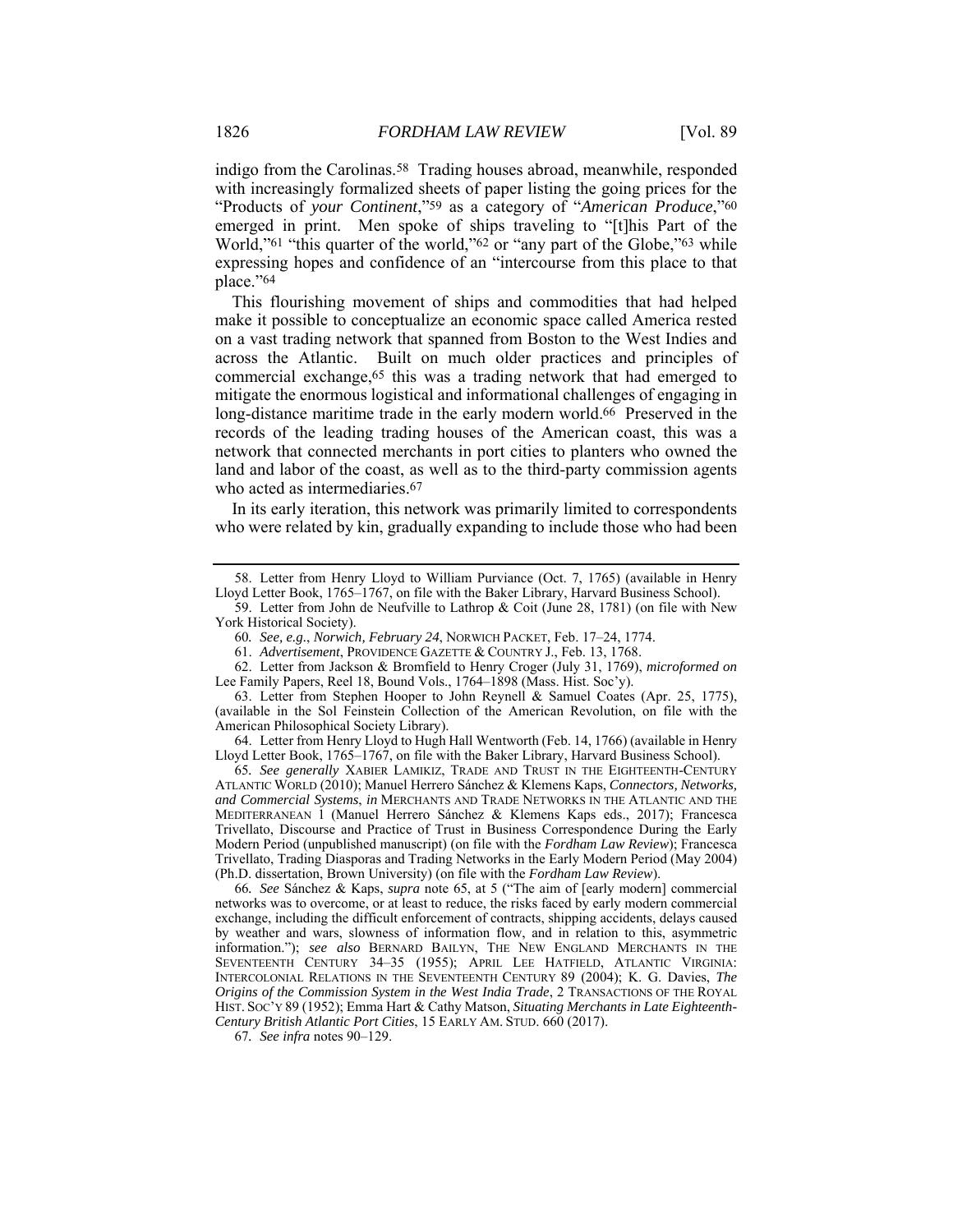vetted by existing members.68 Originating out of familial connections, the rules that governed correspondents who participated in the trade did not appear in any statute book. As one leading architect of the new republic later put it, "Merchants of eminence will tell you, that they can trust their correspondents without law; but they cannot trust the laws of the state in which their correspondents live."<sup>69</sup>

Instead, at the heart of this correspondence network that existed "without law" lay the principle of mutual advantage: an expectation that any joint venture would generate mutual returns for the parties involved. When, for example, a young merchant in Newburyport drafted a letter to a commission house in Philadelphia, he began with his hopes of establishing a "[c]orrespondence for our mutual benefit."70 Writing from the southward, a merchant in Virginia recited the same phrase to a merchant in Providence, Rhode Island, expressing his hope "of an advantageous Correspondence to us both."71 In earl 1777, meanwhile, a merchant in Boston penned a note to his friend in Charleston, South Carolina, introducing a fellow merchant in Portsmouth, Virginia, with the hope of "the beginning of a Correspondence mutually profitable & agreeable."72 And on the eve of peace, a merchant in Baltimore, Maryland, wrote to a correspondent in Boston, expressing hopes of inaugurating "some mercantile transactions . . . that may operate to our reciprocal advantage."73

In the pursuit of realizing these mutual profits, correspondents were expected to share market information that, in turn, helped to promote trust while also allowing each party a basis on which to decide whether and how to proceed with any given venture. "[P]ermit me to ask how Flour of a good quality would Sell in London?,"74 one planter inquired of his commission agent, before peppering him with questions ranging from the cost of freight to the commission fee.75 "I Shall . . . be much obliged to be often Informd of your Prices for Bread, Flower, Corn, Barr & Pig Iron . . . Rum, Molasses Loaf & Muscovado Sugars, Candles, Prk etc.," William Lux of Baltimore wrote to a friend in Boston in July of 1768, observing that "Distance of miles does not Create distance of Sentiments."76 Such market information could

 74. Letter from George Washington to Robert Cary & Co. (June 1, 1774), *in* 10 THE PAPERS OF GEORGE WASHINGTON: COLONIAL SERIES, *supra* note 22, at 82, 83.

 76. Letter from William Lux to John Bradford (July 15, 1768), *reprinted in* Pamela Satek, William Lux of Baltimore: 18th-Century Merchant 762 (1974) (M.A. thesis, University of Maryland) (on file with the *Fordham Law Review*)

<sup>68</sup>*. See* HATFIELD, *supra* note 66, at 34–35, 89.

 <sup>69. 3</sup> ELLIOT'S DEBATES, *supra* note 23, at 282.

 <sup>70.</sup> Letter from Jonathan Jackson to Samuel Smith & Son (Oct. 12, 1765) (on file with the Baker Library, Harvard Business School).

 <sup>71.</sup> Letter from Carter Braxton to Nicholas Brown & Co. (Feb. 1, 1763) (on file with Brown University Library, Digital Repository).

 <sup>72.</sup> Letter from Jackson, Tracy & Tracy to Henry Crouch (Feb. 5, 1777) (on file with the Baker Library, Harvard Business School).

 <sup>73.</sup> Letter from William Hammond to Willing, Morris & Senwick (May 3, 1784) (available in William Hammond, Letter Book, 1784–1786, on file with the New York Historical Society).

<sup>75</sup>*. Id*.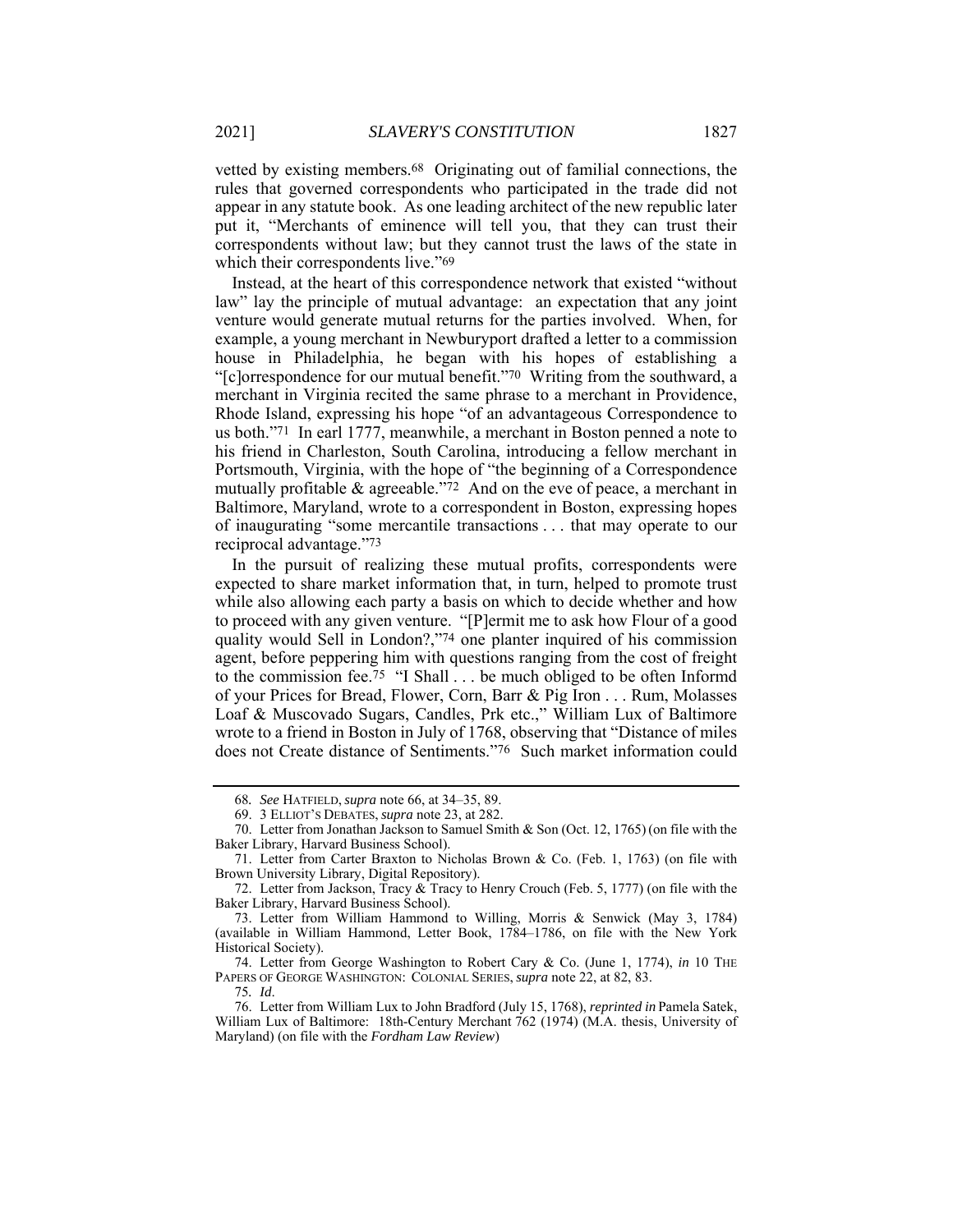also be volunteered. "We are starving for want of provisions," a merchant in Charleston wrote to his correspondent in Newburyport in 1766, and "are much in want of your country produce—not one Potatoe yet from the northward."77 Charleston "is glutted with all kinds of Northern commodities," one correspondent warned his partner in Boston, whom he encouraged to find something else to ship.78

Perhaps of most consequence, in addition to sharing market information, correspondents were expected to exercise their best judgment and make business decisions that would advance the interests of their partners. Owing to the physical geographies that separated correspondents from one another and the intricacies of doing business in any given jurisdiction, merchants routinely deferred to the decisions of their correspondents. As one merchant put it, a correspondent "cannot at that distance give his orders with such precision as they could wish, they must leave a great deal to my Prudence."79 In practice, this meant that merchants engaged in commerce along the American coast regularly agreed not to interfere with the business decisions of their partners, preferring instead to appeal to their shared interests in generating a profit from carrying the commodities of the coast to market. "Gent.," one merchant in Newburyport wrote to his correspondents in Philadelphia, "I will leave it to your discretion & as you would act for yourselves, act for me."80 Working under this delegation of broad discretion, correspondents routinely assured each other that they had taken all efforts to protect and advance the material interests of the other party. "All that we can further say is, that every thing has been done for your Interest that was in our power & that we shall continue so to act until the business is completed," Henry Laurens, a merchant in Charleston and a future president of the Continental Congress, wrote to his correspondents in Providence, Rhode Island.81 "I have acted for him, as I would in the same situation wish him to so for me," echoed William Lux of Baltimore.82

Guided by these foundational principles of a correspondence predicated on the promise of mutual advantage and delegated decision-making authority, merchants in the New England region who engaged in direct correspondence with planters abided by a tacit, at times explicit, agreement that decisions regarding the enslaved labor force upon which their joint profits rested remained entirely under the management of the plantation's ownership. As

<sup>77.</sup> New-London, October 29, MASS. GAZETTE & BOS. POST-BOY & ADVERTISER, Oct. 25-Nov. 1, 1773.

 <sup>78.</sup> Letter from Thomas Smith to Isaac Smith (Jan. 21, 1764), *microformed on* Smith-Carter Papers, Reel 1, Loose Manuscripts (Mass. Hist. Soc'y).

 <sup>79.</sup> Letter from William Lux to William Mollesan (Feb. 9, 1767) (available in William Lux Letter Book, 1763–1769, on file with the New York Historical Society).

 <sup>80.</sup> Letter from Johnathan Jackson to Sam Smith & Son (Nov. 15, 1765) (on file with the Baker Library, Harvard Business School).

<sup>81</sup>*. See* Henry Laurens to Samuel Vernon & William Vernon (July 5, 1756), *reprinted in* 2 THE PAPERS OF HENRY LAURENS, *supra* note 49, at 238, 239; *see also* Letter from Henry Laurens to Thomlinson, Trecothick & Co. (July 11, 1757), *reprinted in* 2 THE PAPERS OF HENRY LAURENS, *supra* note 22, at 406, 407.

 <sup>82.</sup> Letter from William Lux to William Mollesan, *supra* note 79.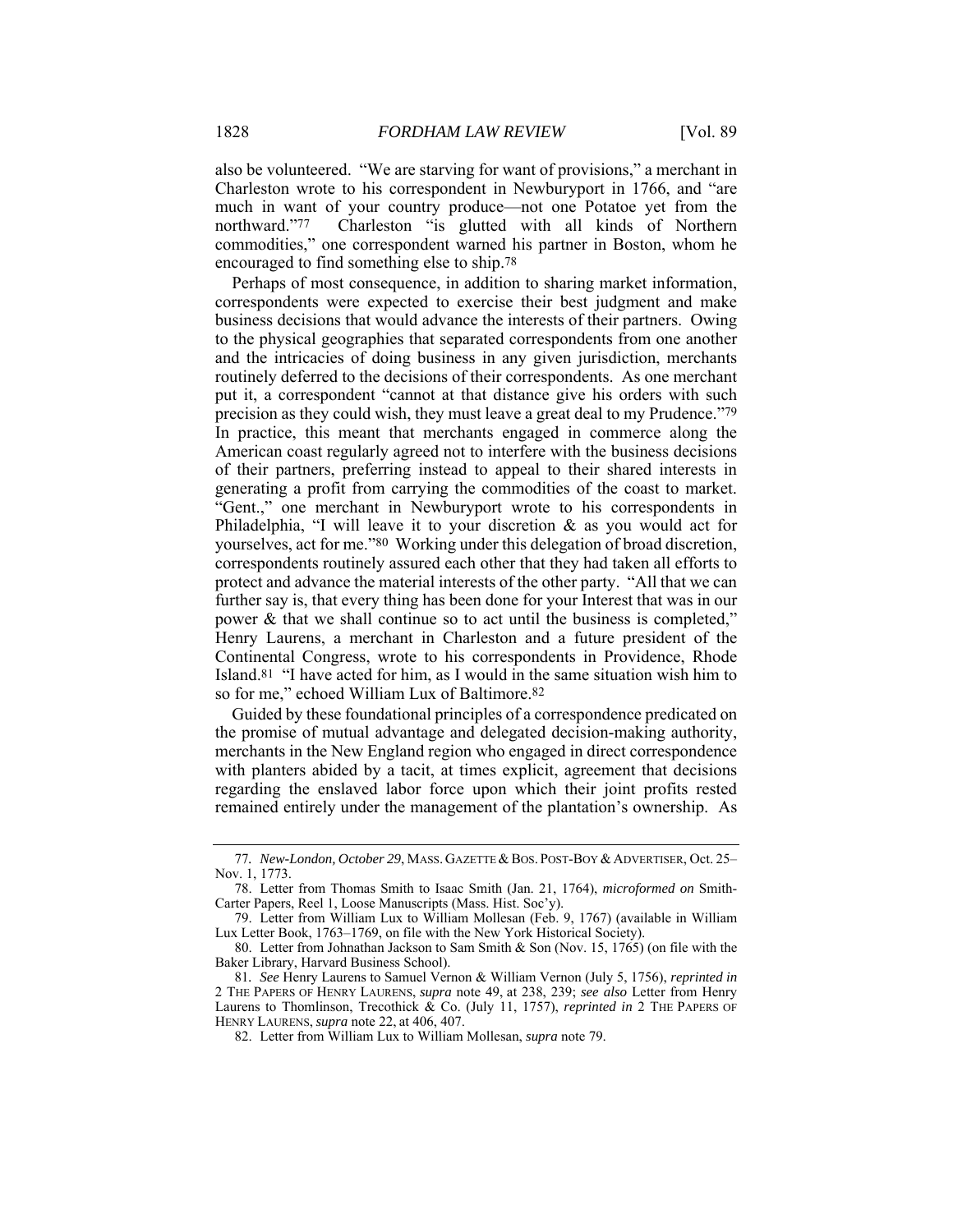their correspondence suggests, merchants and planters instead confined the topic of their business correspondence to the exchange of market information and the logistics of any given venture, with only occasional reference to the lives and labor of those held in bondage under local laws of property.

Consider, for example, the letters exchanged between William Palfrey, a Boston merchant who served as a clerk to the future president of the Second Continental Congress, and Benjamin Harrison V, a Virginia planter who became a signer of the Declaration of Independence. In a northwardsouthward correspondence that spanned multiple years, these participants in the coastal trade, who later assumed leadership roles in the new republic, shared and solicited information as to the supply and demand for various grain commodities, without engaging in discussions about the underlying modes of enslaved production. "I am the best provided . . . of any man in this Country," wrote Harrison to Palfrey in July of 1768,83 and there was no mention of the 110 people whom Harrison held imprisoned as an enslaved labor force.84 "I shall be glad of your advice as often as convenient of the state of your market," Harrison continued, following the familiar script by which correspondents exchanged market information for mutual advantage.85 "The first opportunity I have I shall ship you a quantity of Bread & Flour, we have the Largest and best Crop of Wheat ever known in the Country," he promised.86 "I hope you have received my letter by your sloop with the bread and flour," he wrote, and once again, the ships and their cargos appeared untethered from the land upon which the commerce rested.87

The same bracketing of the institution of racial slavery appeared in letters that traveled between Palfrey and the mayor of Williamsburg, Virginia. "I am further obliged to you for your endeavor to assist me in the sale of Flour," the mayor, William Holt, wrote to Palfrey,88 and there was no reference to the ten enslaved people whom the mayor held in bondage.89 "I tried to get 181 for *your Tobacco*," he continued; and notice how a Massachusetts

 <sup>83.</sup> Letter from Benjamin Harrison to William Palfrey (July 22, 1768) (available in the Palfrey Family Papers, Houghton Library, Harvard University).

<sup>84</sup>*. See Appraisement of the Estate of Benjamin Harrison of Berkeley, July 1791*, *as exhibited in Exhibit 14: Berkley Plantation—Independence for Some*, FREEDOM'S JUBILEE: AN AFRICAN AM. JOURNEY, http://databases.charlescity.org/freedom/exhibit14.shtml [https:// perma.cc/Z343-9UN8] (last visited Mar. 16, 2021).

 <sup>85.</sup> Letter from Benjamin Harrison to William Palfrey (Oct. 1, 1767) (available in the Palfrey Family Papers, Houghton Library, Harvard University).

 <sup>86.</sup> Letter from Benjamin Harrison to William Palfrey, *supra* note 83.

 <sup>87.</sup> Letter from Benjamin Harrison to William Palfrey (Mar. 3, 1768) (available in the Palfrey Family Papers, Houghton Library, Harvard University).

 <sup>88.</sup> Letter from William Holt to William Palfrey (Apr. 28, 1765) (available in the Palfrey Family Papers, Houghton Library, Harvard University).

<sup>89</sup>*. See* David Gerard Null, The Library of Francis Jerdone 14 (Aug. 1978) (M.A. thesis, College of William & Mary) (W&M ScholarWorks) (stating that William Holt held, in partnership with Reverend Charles Jeffrey Smith, 2500 acres in the Virginia counties of New Kent and Charles City, including Providence Forge); *Providence Forge*, 5 WM. & MARY COLL. HIST. Q. MAG. 22 (1896) (discussing a mortgage deed made by William Holt on January 1, 1775, showing that he had "ten slaves 'employed in the forge,'" along with "eight women and two boys").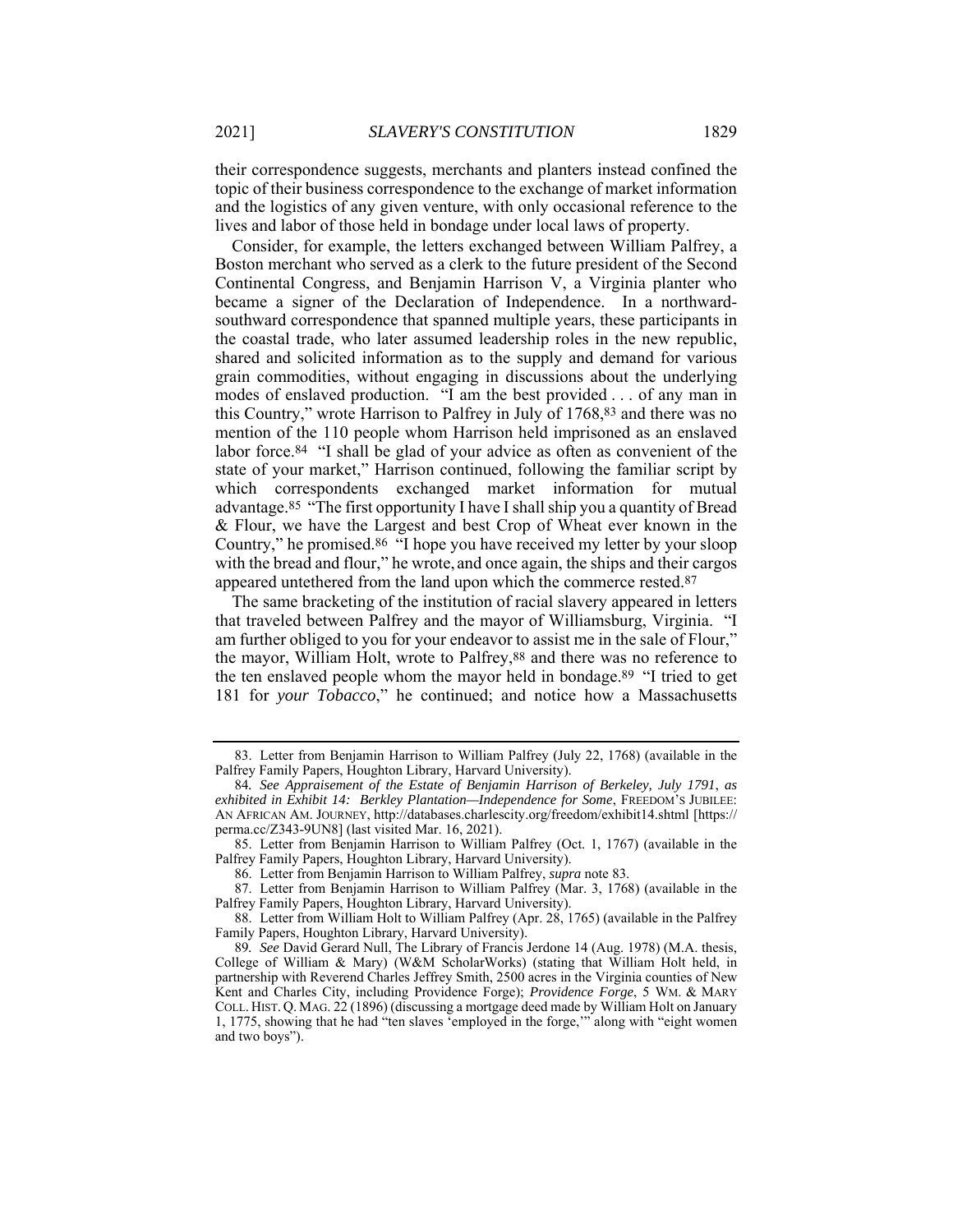merchant became the holder of a commodity grown by enslaved people on the banks of the southern plantation coast.90

This tacit agreement among correspondents to accept the underlying modes of enslaved production and focus instead on ensuring the smooth exchange of commodities for profit could also appear explicitly. Consider, for example, a letter dispatched by William Byrd II, in Westover, Virginia, to his colleague in Salem, Massachusetts.91 Remembered by historians today as a rapist and sadist who described in remarkable detail the gruesome violence he wrought on the Black children and women whom he enslaved,92 Byrd had taken it upon himself to write to his Massachusetts correspondent to report an incident involving a crew from a New England cargo ship who had dropped anchor near Byrd's waterfront plantation in the Tidewater. "Some of these Banditti anchor near my estate," he wrote his friend in Salem.93 They had come, he continued, "for the advantage of traffiquing with my slaves, from whom they are sure to have good Penny worths."<sup>94</sup> For Byrd, this interference with the rights of his claimed property was inexcusable. Rather than risking a direct confrontation with the crew members whom he accused of having trespassed on his claimed personal property, Byrd instead asked that his correspondent intervene to see to it that such interferences did not happen again.<sup>95</sup> "I would you would be so kind as to hang up all your Felons at home, and not send them abroad to discredit their country in this manner," he wrote, appealing to his correspondent to ensure that a long-standing principle of noninterference became a prerequisite for future movement along the American coast.96

When correspondents did discuss the enslaved labor that lay at the heart of the plantation economy, one could sometimes see hints of a racial caste order that traversed the coast's jurisdictional borders. Return again to the correspondence between Harrison, the Virginia planter who would sign his name to the Declaration of Independence, and Palfrey, the Massachusetts clerk of the future president of the Second Continental Congress.97 In a folded letter that traveled between the two future leaders in the summer of 1772, Harrison told the story of a cargo ship that had recently arrived from Newport, Rhode Island, at the end of his private dock on the James River.98 The ship, the planter explained, carried a "consignment of Negroes"; a

 <sup>90.</sup> Letter from William Holt to William Palfrey, *supra* note 88 (emphasis added).

 <sup>91.</sup> Letter from William Byrd II to Benjamin Lyne (Feb. 20, 1735), *reprinted in Letters of William Byrd, 2d, of Westover Va.* (pt. 2), 9 VA. MAG. HIST. & BIOGRAPHY 225, 243–44 (1902).

 <sup>92.</sup> Rebecca Anne Goetz, *Exposing Early Histories of Race, Misogyny, and Power in the Old Dominion*, 43 REVS. AM. HIST. 210 (2015).

 <sup>93.</sup> Letter from William Byrd II to Benjamin Lyne, *supra* note 91.

<sup>94</sup>*. Id.*

<sup>95</sup>*. Id.* 96*. Id.*

<sup>97</sup>*. See supra* notes 111–18.

 <sup>98.</sup> Letter from William Holt to William Palfrey (Aug. 13, 1772) (available in the Palfrey Family Papers, Houghton Library, Harvard University).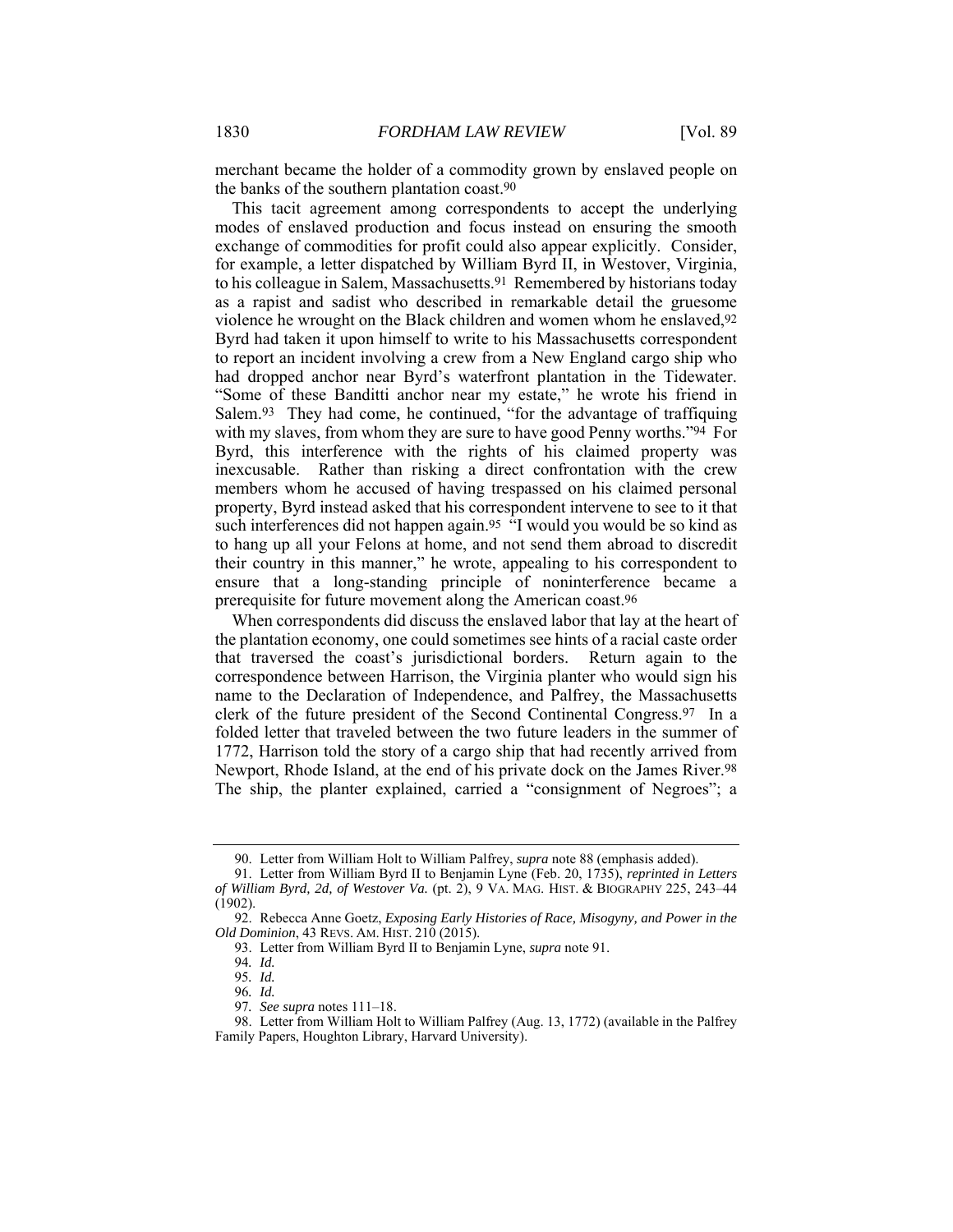consignment, he continued, that his son had ordered from Rhode Island.99 The letter told of how the ship's captain, who was also a part owner in the vessel and feeling unwell, was invited to come ashore and follow the path that led up from the dock to rest in Harrison's estate that looked over the river below.100 The letter, as was custom, made no reference to the Black people who remained on the ship at the end of the planter's dock in the suffocating July heat, their lives instead dismissed under the abstract reference to a "consignment of Negroes."101 Nor, moreover, was there reference to the name of the young Black girl whom the ship captain had allowed his first mate to sell to the planter's overseer.102 Instead, the letter spoke only of the smallpox that the ship's captain had brought to the "Crop Negroes," whose suffering was of relevance to the conversation only for what it might mean for the prospects of next year's harvest and the joint profits of their future ventures.103

Taken together, these archival fragments invite us to consider how the daily movement of cargo ships along the American coast rested not only on an agreement among correspondents to defer to the underlying laws and practices of property in persons but also on a shared lexicon that traversed jurisdictional borders and reduced Black people to consignments of collective commodities. By the eve of the Revolution, these underlying norms of noninterference with the institution of racial slavery had been in place for at least a century, kept afloat in a corpus of commercial correspondence in which America could appear not as a coast of fragments but as a single smoothly hewn wedge of soil, in which those who owned the ships and the land and the labor had reached a tacit agreement that the pursuit of mutual advantage rested on noninterference with the institution of enslavement upon which white wealth rested.

#### II. THE FIRST CONGRESS: CODIFYING A DUTY OF NONINTERFERENCE

In the opening months of 1790, while the merchant ships along the old American coast continued to sail, the lawmakers of the new nation assembled for the second session of the First Congress.104 At the time, basic questions about the newly created political space of the United States remained unsettled. To begin with, none of the Constitution's named institutions of governance had secured a firm physical foothold in the soil.105 Congress, for example, had yet to find a permanent institutional home, such that it appeared in a contemporary drawing as a ship, descending along the Atlantic coast in

<sup>99</sup>*. Id.*

<sup>100</sup>*. Id.*

<sup>101</sup>*. Id.*

<sup>102</sup>*. Id.*

 <sup>103.</sup> Letter from Benjamin Harrison to William Palfrey, *supra* note 52.

<sup>104</sup>*. See* 1 ANNALS OF CONG. 968 (1790) (Joseph Gales ed., 1834) (announcing the opening of the "Second Session of the First Congress, begun in the city of New York on January 4, 1790").

<sup>105</sup>*. See generally* JAMES STERLING YOUNG, THE WASHINGTON COMMUNITY, 1800–1828 (1966).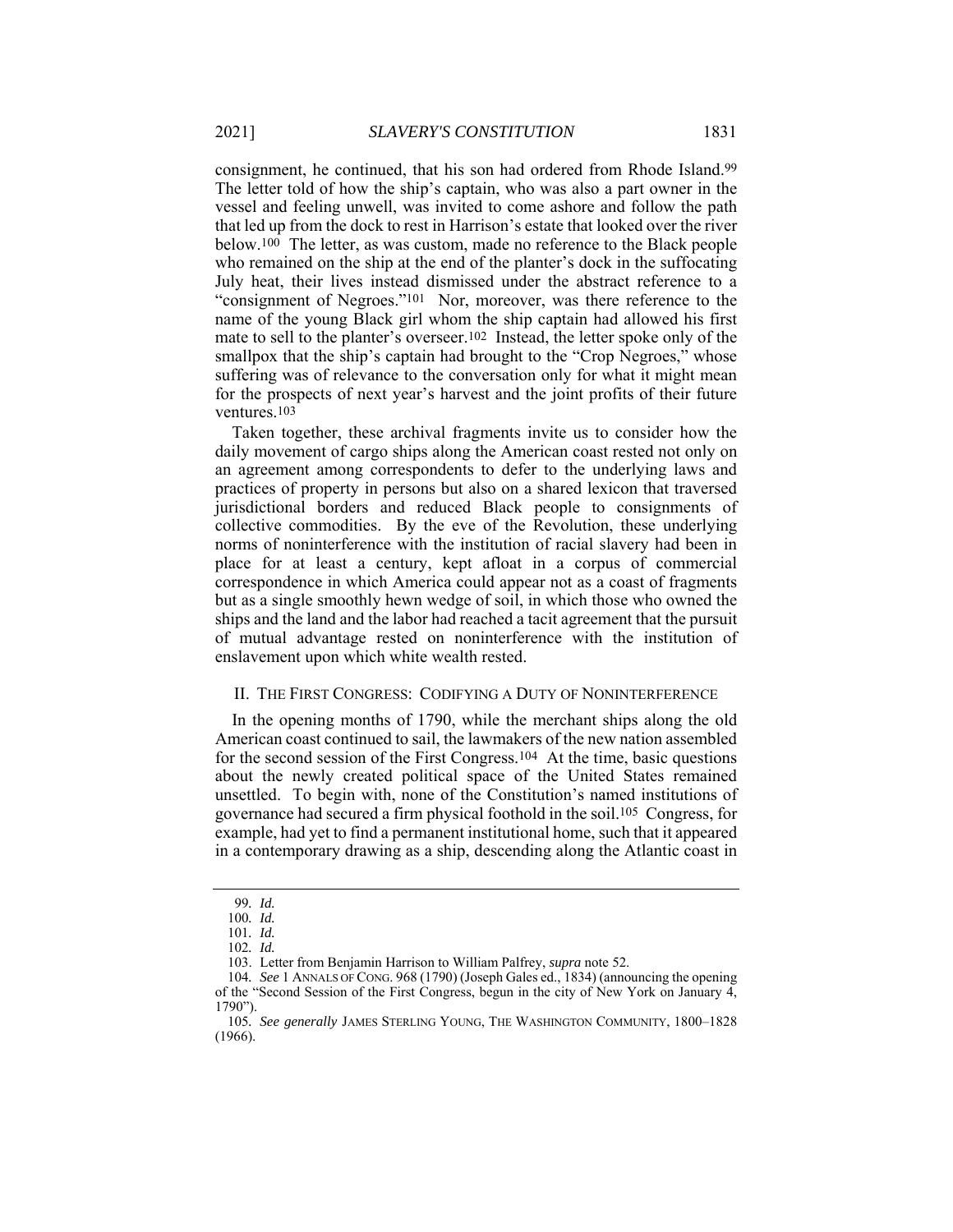search of a place where its representatives could meet to exchange information.106 States, meanwhile, remained similarly indeterminate, with legal identities that remained an object of considerable debate and territorial borders that were often at best only vaguely defined.107 The situation was little better in the executive branch, where the question as to what title to use to address the president of the United States had inspired months of acrimonious debate.108

Paralleling these basic questions surrounding the ontological nature of the Constitution's institutional structures lay a substantive question of constitutional law: whether the new federal government had acquired any powers with regard to the institution of slavery. As recent scholarship has helped illuminate, almost immediately following the ratification of the document, prominent abolitionists along the American coast seized on the possibility that the Constitution held within it an implied federal power to abolish the institution of slavery.109 Among those who were at the helm of this initiative was the Pennsylvania Abolitionist Society, whose members began drafting a petition to Congress in early 1790.110 Signed by the society's president, Benjamin Franklin, the petition argued that although the power to abolish slavery was not among the enumerated powers in Article I, the Constitution's Preamble contained language that, at least on one reading, vested the federal government with power to emancipate those held in bondage.111 As the petition explained, "The[] [petitioners] have observed with great Satisfaction that many important and salutary Powers are vested in you for 'promoting the Welfare and securing the blessings of liberty to the People of the United States.'"112 From these powers, they argued, it followed that it was reasonable to expect that "nothing which can be done [by Congress]... will be either omitted or delayed," in ensuring "that these

<sup>106</sup>*. Con-g-ss Emark'd on Board the Ship Constitution of America Bound to Conogocheque by Way of Philadelphia* (illustration) (1790), *in* BERNARD F. REILLY JR., AMERICAN POLITICAL PRINTS, 1776–1876, at 179 (1991).

<sup>107</sup>*. See generally* Craig Green, *United/States: A Revolutionary History of American Statehood*, 119 MICH. L. REV. 1 (2020).

<sup>108</sup>*. See* KATHLEEN BARTOLONI-TUAZON, FOR FEAR OF AN ELECTIVE KING: GEORGE WASHINGTON AND THE PRESIDENTIAL TITLE CONTROVERSY OF 1789 (2014).

<sup>109</sup>*. See generally* Corey M. Brooks, *Reconsidering Politics in the Study of American Abolitionists*, 8 J. CIV. WAR ERA 291, 296 (2018) (summarizing the recent historiography of American abolitionism and works that have illustrated early efforts by antislavery activists to abolish slavery through the political process); Nicholas P. Wood, *A "Class of Citizens": The Earliest Black Petitioners to Congress and Their Quaker Allies*, 74 WM. & MARY Q. 109 (2017) (tracing early Black petitions submitted to Congress in pursuit of individual freedom claims).

<sup>110</sup>*. See* 1 ANNALS OF CONG. 1239–40 (1790) (Joseph Gales ed., 1834); Letter from William Loughton Smith to Edward Rutledge (Feb. 13, 1790), *reprinted in* George C. Rogers Jr., *The Letters of William Loughton Smith to Edward Rutledge* (pt. 2), 69 S.C. HIST. MAG. 101, 103 (1968).

<sup>111</sup>*. See* Memorial of the Pennsylvania Society for Promoting the Abolition of Slavery to the Senate and House of Representatives of the United States, *supra* note 2.

<sup>112</sup>*. Id.*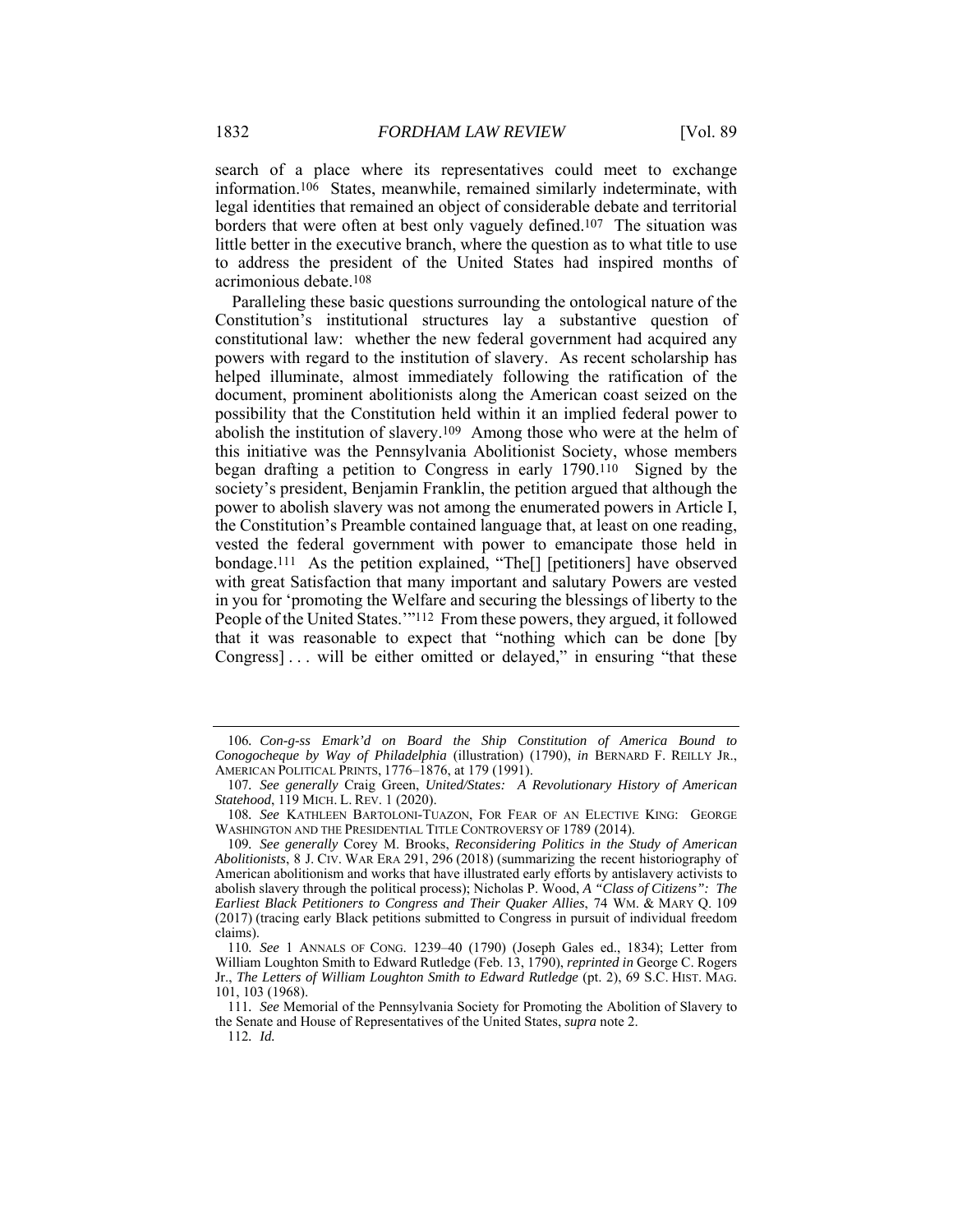blessings ought rightfully to be administered, without distinction of Colour, to all descriptions of People."113

According to the conventional frame of analysis that commentators have used to analyze the subsequent debates that gave rise to the doctrine of noninterference,114 we might expect to see any number of responses to this call for federal action. On the one hand, we might expect to find a debate that sounded in the register of sovereign states seeking to protest the encroachment of a distant central government or perhaps, one premised on brokered compromises between two emerging Northern and Southern regional blocks. And to be sure, elements of states' rights and sectional compromises appear throughout the records.115 But as this part argues, participants in the newly created U.S. Congress did not confine themselves to the reified blocks of jurisdictional space and sectional space that have preoccupied historians' attention. Instead, those whose words were transcribed, recorded, and ultimately published in newspapers and pamphlets across the new republic spoke of an America in the language of the coast, in which the commercial partnerships born of the exigencies of the soil and based on principles of mutual advantage and discretionary authority supplied a crucial justification for the legal relations between the newly united states.

To observe this mode of constitutional discourse that began with the coast and its existing principles of partnership, we can begin by analyzing one of the published speeches from the debates, penned by Representative William Loughton Smith, an influential lawyer from South Carolina whose words appeared in newspaper coverage of the proceedings.116 Hailing from an elite family in Charleston, South Carolina, Smith was familiar with the commercial networks and conduits that linked the planters and their agents to the merchants of the northward and abroad.117 From the outset of the debates, Smith had insisted that no one in Congress seriously considered the possibility that the Constitution gave the federal government power to interfere with the institution. As Smith wrote to Edward Rutledge on February 13, 1790, "[t]he Members who wished a commitment [of the petition] have assured me that it was done purely out of a compliment to the Petitioners & that they are sensible the House cannot in any respect interfere."118 In an effort to clarify and settle this shared norm that the "House cannot in any respect interfere," Smith began drafting a formal

<sup>113</sup>*. Id.*; *see also* 1 ANNALS OF CONG. 1240 (1790).

<sup>114</sup>*. See supra* note 25.

<sup>115</sup>*. See, e.g.*, 1 ANNALS OF CONG. 1240 (1790) ("He feared the commitment of it would be a very alarming circumstance to the Southern States; for if the object was to engage Congress in an unconstitutional measure, it would be considered as an interference with their rights . . . ."); *see also id.* at 1243 ("[H]e conceived it to be a business within the province of the State Legislatures.").

<sup>116</sup>*. See Extracts from the Proceedings of the House of Representatives of the United States*, VA. GAZETTE & ALEXANDRIA ADVERTISER, July 22, 1790 (reprinting Smith's speech). 117*. See* GEORGE C. ROGERS JR., EVOLUTION OF A FEDERALIST 97 (1962).

 <sup>118.</sup> Letter from William Loughton Smith to Edward Rutledge, *supra* note 110, at 103.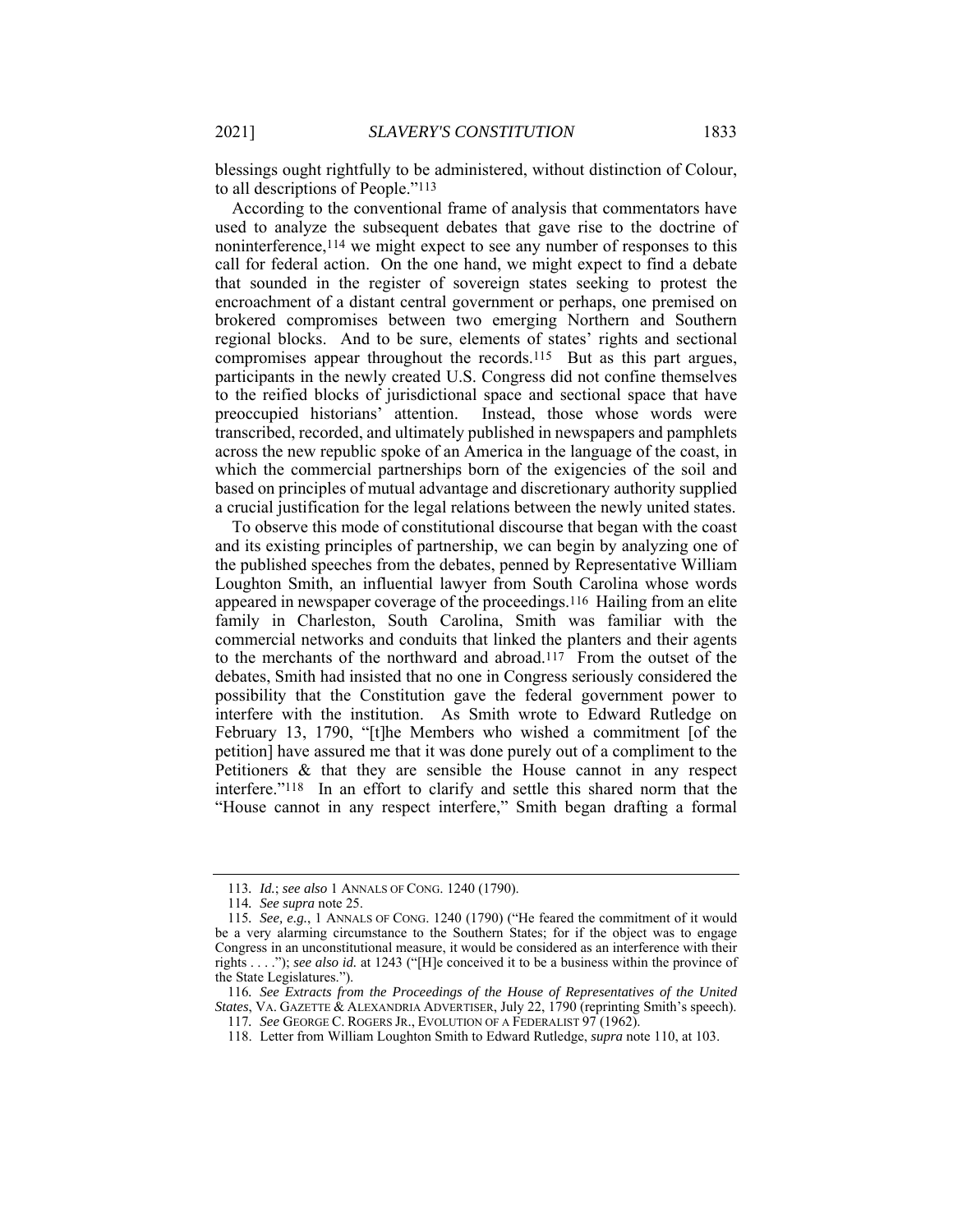opinion, which he presented to the House of Representatives on March 17 in the form of a speech, later reprinted for public audiences.119

The first thing to note about Smith's opinion explaining why Congress had no power to interfere in the institution of slavery is his construction of the relevant constitutional landscape. Rather than remaining confined to a constitutional landscape defined by thirteen states, two feuding sections, and one central government, Smith offered readers a verbal portrait of the old American coastline, as defined by the nature of the land and the movement of the ships that hauled in from the northward to carry the produce of the plantations to market. In his exposition, Smith called on his colleagues to consider the "nature of the soil" along the plantation coast.120 This soil, he insisted, was one that could only be cultivated by enslaved labor.121 "Indigo, cochineal, and various other dying materials, which are the produce of the West Indies, could only be raised by the slaves; the great staple commodities of the South would be annihilated without the labor of Slaves," Smith asserted.122 From these staple commodities, Smith then turned to the networks of commerce that depended on the labor of the enslaved. "If the low country is deserted," Smith hypothesized, "where will be the commerce, the valuable exports of that country, the large revenue raised from its imports and from the consumption of the rich planters?"123 Moving from this interconnected network of the merchants and planters of America, Smith then warned of the dangers that would result if the chains of commerce were broken between the northward and the southward. "The States are links of one chain: if we break one, the whole must fall to pieces," he declared.124 "If you injure the Southern States, the injury would reach our Northern and Eastern brethren."125

In presenting this spoken portrait of an interlinked internal economy of America whose stakeholders shared an interest in the underlying modes of production, Smith tapped into a well-established tradition of political thought that had long emphasized the importance of commerce as the basis for a thriving society.<sup>126</sup> At a time when the legal concept of a "united state"

125*. Id.* 

 <sup>119. 1</sup> ANNALS OF CONG. 1503–14 (1790).

<sup>120</sup>*. Id.* at 1510.

<sup>121</sup>*. Id.* at 1513.

<sup>122</sup>*. Id.* 

<sup>123</sup>*. Id.* 

<sup>124</sup>*. Id.* 

<sup>126</sup>*. See generally* ADAM SMITH, THE THEORY OF MORAL SENTIMENTS (Ryan Patrick Hanley ed., Penguin Classics 2010) (1761); Daniel Hulsebosch, *The Revolutionary Portfolio: Constitution-Making and the Wider World in the American Revolution*, 47 SUFFOLK U. L.REV. 759 (2014). For a helpful interpretation of what Smith meant by sentiments, see EMMA ROTHSCHILD, ECONOMIC SENTIMENTS: ADAM SMITH, CONDORCET, AND THE ENLIGHTENMENT 11 (2001) (defining economic sentiments as "the principles of those who govern and the way in which they are modified by the spirit of those who are governed"). On the reception of Smith's writings, see, for example, Edward G. Bourne, *Alexander Hamilton and Adam Smith*, 3 Q.J. ECON. 328 (1894); *see also* Letter from Thomas Jefferson to Thomas Mann Randolph (May 30, 1790), *as reprinted in* 3 CATALOGUE OF THE LIBRARY OF THOMAS JEFFERSON 438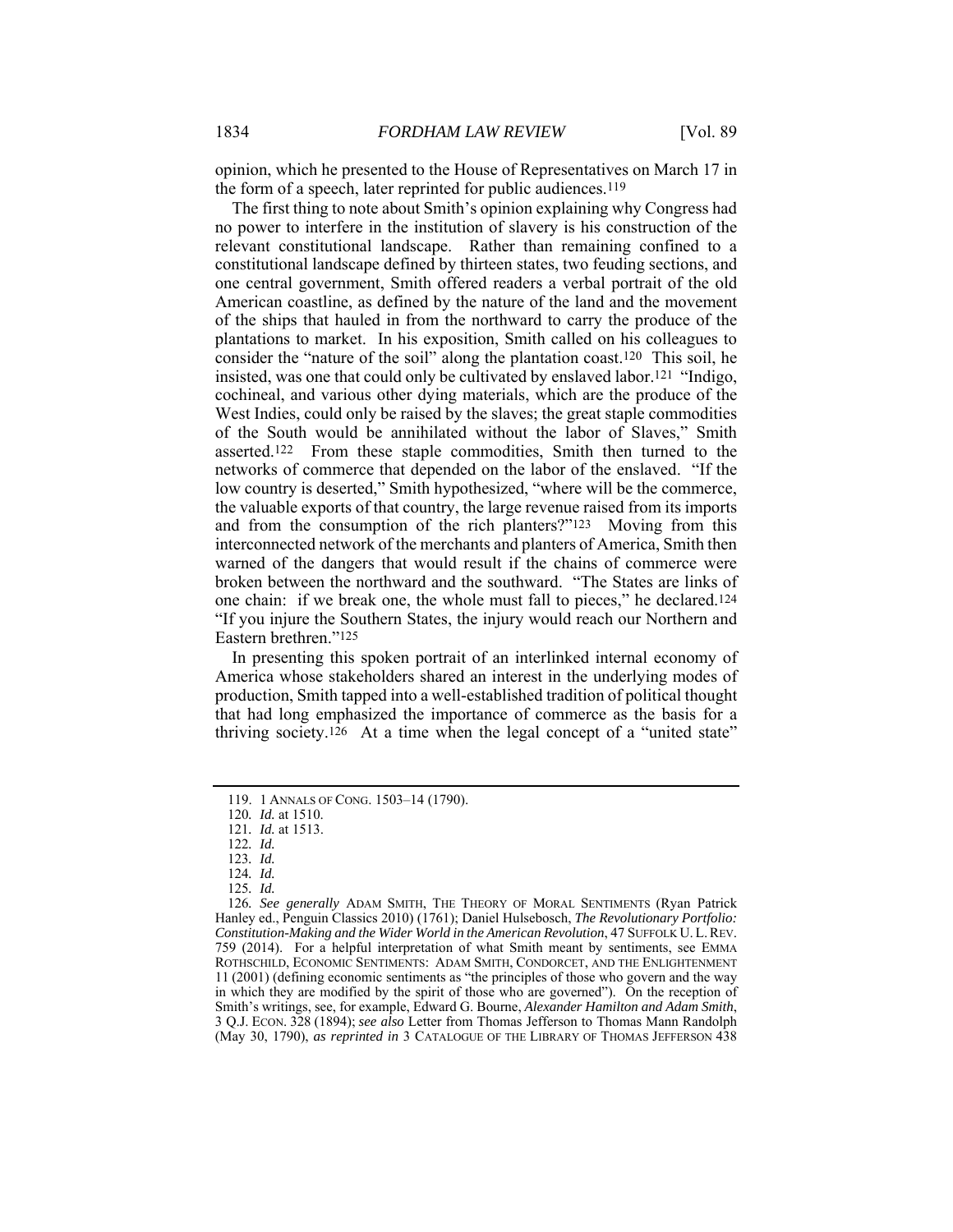remained inchoate, politicians looked to the realm of long-distance commerce for norms on which to build an enduring and long-lasting polity, abiding by a belief in commerce as the primary means of sociability.127

This theoretical importance of the commercial pathways along the American coast had been brought into sharp material relief by the economic crises of the 1780s, as it became clear to many merchants in New England that their counterparts in Great Britain were determined to monopolize the carrying of plantation commodities to the markets of Europe. "Great-Britain is endeavouring, by every means in her power, to annihilate [the carrying trade]," one observer had reported in Providence, Rhode Island.128 She was "depriving our ships of the privilege of carrying the produce of our own country," while the "subjects of that nation are permitted to send their vessels to any part of the continent for bread, flour, tobacco, rice, &c. and to ship them from most of the States upon the same terms with our own subjects."129 The burden, some said, fell squarely on the New England merchants and property owners, who could appear in print as a unit interchangeable with the newly created New England states. "Of all people," wrote one observer in New York, "I pity the New-England *States* most. Their commerce is good for nothing on the present plan. Independence at present is no blessing to them in the way of trade; for from the regulations of Great-Britain they can have little or none of the carrying business."<sup>130</sup>

By appealing directly to these established traditions of political thought and assertions of economic necessity, Smith and his colleagues who conjured up an image of the old American coast seized on the opportunity presented by the petition to lay out the legal basis of noninterference with the institution of slavery. In doing so, they offered two distinct justifications for the doctrine of noninterference, both of which rested on conceptualizing the newly created sovereign states not simply as peripheries to the central government or subparts of feuding sections but as individual property owners who had been engaged in interjurisdictional commercial exchange along the American coast for generations.

The first of these justifications rested on the familiar principle that property owners had a right to exclude nonowners.131 One could hear this principle come alive in the early days of the debate, as disputants readily analogized

<sup>(</sup>Millicent E. Sowerby ed., 1953) ("[I]n political economy I think Smith's wealth of nations the best book extant . . . .").

 <sup>127.</sup> This particular logic of mutual dependencies would continue to sound across the nineteenth century. *See, e.g.*, CONG. GLOBE, 36th Cong., 1st Sess. 1616 (1860) ("Add . . . the profits of the coasting trade, which are very great, and of which the North has a monopoly, . . . and you may have some conception of the importance of slavery and of the South to the people of the North. Destroy these resources, and what becomes of the shipping, manufacturing, mercantile parts of your States, and of the vast interests dependent on them?").

<sup>128</sup>*. Circular*, PROVIDENCE GAZETTE & COUNTRY J., May 21, 1785.

<sup>129</sup>*. Id.*

<sup>130</sup>*. Extract of a Letter Dated New-York, June 22, 1785*, STATE GAZETTE OF S.C., July 11, 1785 (emphasis added).

 <sup>131.</sup> For the conceptual framework of property rules governing relations between strangers and sharers, see Merrill, *supra* note 17.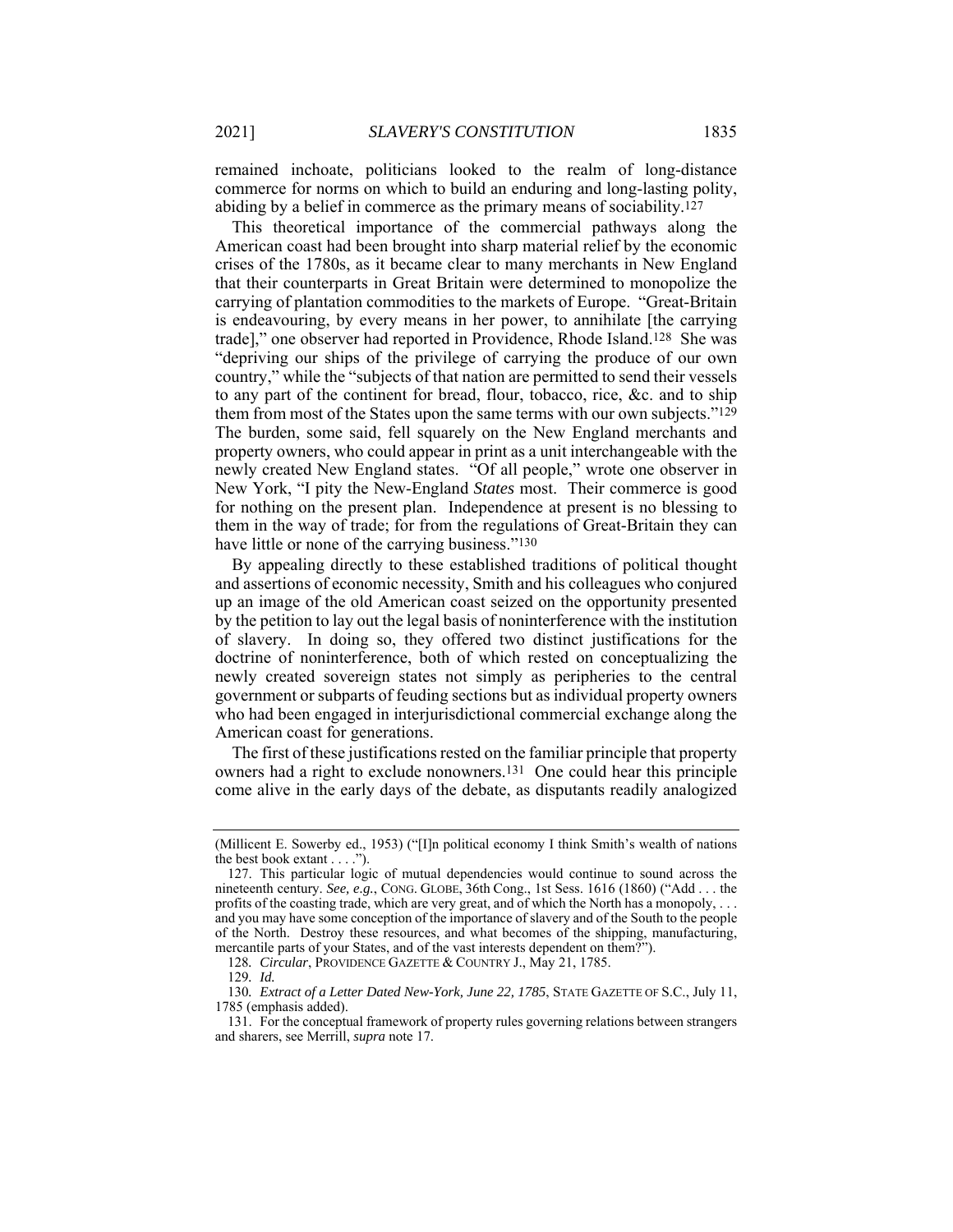the sovereign states to individual property owners asserting their right to exclude unwanted strangers. When, for example, Smith first set out in February of 1790 to explain why the House should refuse to accept the abolitionists' petition, he invited his audience to consider an individual property owner who had traveled up from the plantation coast, passed through Philadelphia, and made his way to New York, only to find strangers in the gallery who sought to meddle with his claims of enslaved property in clear violation of the duty of noninterference. "A gentleman can hardly come from that country with a servant or two, either to this place or Philadelphia, but there are persons trying to seduce his servants to leave," Smith began.132 The rule to be applied in such scenarios was simple. "[T]hey should . . . not interfere with a business in which they are not interested."133 Others concurred. "The men in the gallery had come here to meddle in a business with which they have nothing to do," observed Congressman Aedanus Burke of South Carolina.134

While disputants had little difficulty applying this in rem rule of exclusion to the mass of unknown strangers who might descend on the enslavers of the American coast, Smith and his colleagues also offered a second justification: one that began with the premise that property owners who had a pecuniary interest in the institution of slavery had a right to weigh in on the future of the institution. To hear this starting premise, listen, for example, as Congressman John Page of Virginia began his remarks. Before speaking on the merits of the institution, Page clarified that he had a right to speak by virtue of his economic interest in the business of slavery. As he explained by way of a preface, "he . . . was as much interested in the business as any gentleman in South Carolina or Georgia," before announcing his judgment of the matter.135 Applying the same principles, Congressman James Jackson of Georgia observed that if the strangers in the galleries who had presented the petition also had the funds to purchase the property in question, then of course they would have the right to speak on the matter of slavery. "I would beg to ask those, then, who are desirous of freeing the negroes, if they have funds sufficient to pay for them? If they have, they may come forward on the business with some propriety; but, if they have not, they should keep themselves quiet."136

Set against this background understanding that interested parties, but not strangers, had a right to "come forward," Smith and his colleagues framed the federal rule of noninterference in a way that would have resonated with those along the coast who had participated in the trade for generations. More specifically, instead of simply presenting the doctrine of noninterference as a bright-line rule among strangers—a justification that would have made little sense to the close-knit merchant community who had engaged in

 <sup>132. 1</sup> ANNALS OF CONG. 1244 (1790) (Joseph Gales ed., 1834).

<sup>133</sup>*. Id.* at 1228; *see also id.* at 1227 (statement of Rep. Michael Jenifer Stone) ("[T]he petitioners had no more right to interfere with it than any other members of the community.").

<sup>134</sup>*. Id.* at 1227.

<sup>135</sup>*. Id.* at 1246.

<sup>136</sup>*. Id.* at 1228.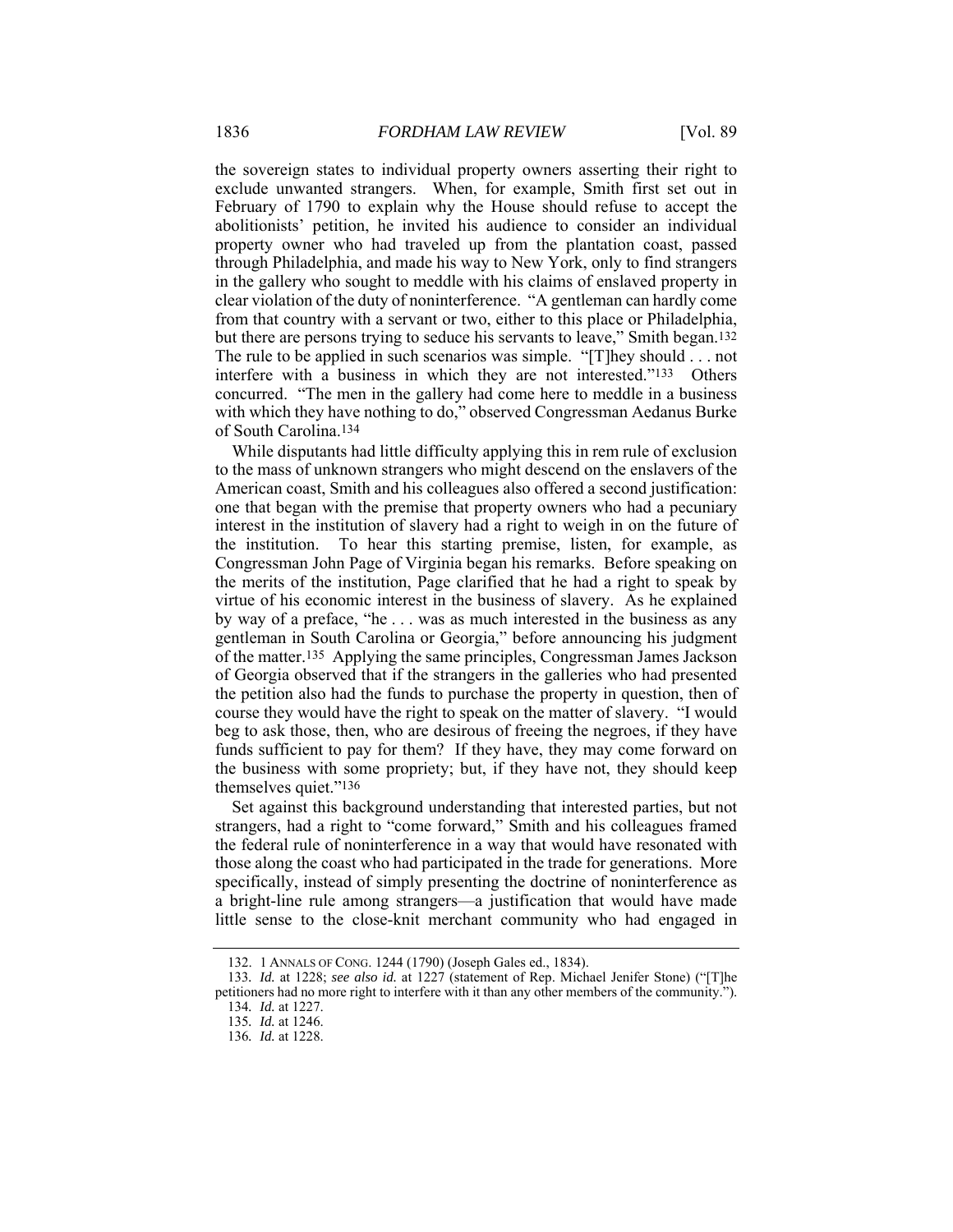commercial exchange along the coast for over a century and a half—Smith and his colleagues also framed the rule of noninterference as one that emerged from the informed and willing consent of partners bound in links of mutual dependence.137

Consider, for example, how Smith characterized the nature of the legal relationship between the states. Rather than analogizing the states to the strangers in the room who were in need of a bright-line rule of noninterference, Smith honed in on the informed citizens of the Northern states who understood the importance of the institution of slavery to the political economy and knowingly acquiesced in its preservation.138 "The truth was," Smith explained,

that the best informed part of the citizens of the Northern States knew that slavery was so ingrafted into the policy of the Southern states, that it could not be eradicated without tearing up by the roots their happiness, tranquility and prosperity; that if it were an evil, it was one for which there was no remedy, and therefore, like wise men, they acquiesced in it.139

Having directed his audience's attention to the "*best informed* part of the citizens,"140 Smith then cited the act of informed acquiescence as the basis for a compact of noninterference: "There was then an implied compact between the Northern and Southern people that no step should be taken to injure the property of the latter, or to disturb their tranquility."141 The result, he continued, was that those deemed to be in the best position to regulate the institution of slavery were assured full discretionary authority over its governance. "[The Southern States] were the only proper judges of what was for their interest," he explained, invoking the familiar logic of the American coast.142 Based on this agreed upon compact, he concluded, "no other State had any right to intermeddle with her policy or laws."143

In presenting this justification for noninterference, Smith had thus rooted the federal consensus not simply in today's familiar logic of a state's primordial autonomy from a distant center or a regional compromise between sections but in an older logic of commercial partnership rooted in the promise of mutual advantage and discretionary authority between coequal parties to a long-term agreement. Perhaps even more strikingly, Smith also made explicit the underlying ideology of racial ordering that had coursed through the merchant correspondence of the coast for generations. Appealing directly to biological constructs of race, Smith argued that failure to abide by this implied compact of noninterference would not only destroy the profits on which the property owners of America depended; it would destroy the future of the white race. "A proper consideration of this business," he advised,

<sup>137</sup>*. Id.* at 1508.

<sup>138</sup>*. Id.*

<sup>139</sup>*. Id.*

<sup>140</sup>*. Id.* (emphasis added).

<sup>141</sup>*. Id.*

<sup>142</sup>*. Id.* at 1507 (stating there were no petitions against slavery from the Southern states, and they were the only proper judges of what was for their interest).

<sup>143</sup>*. Id.*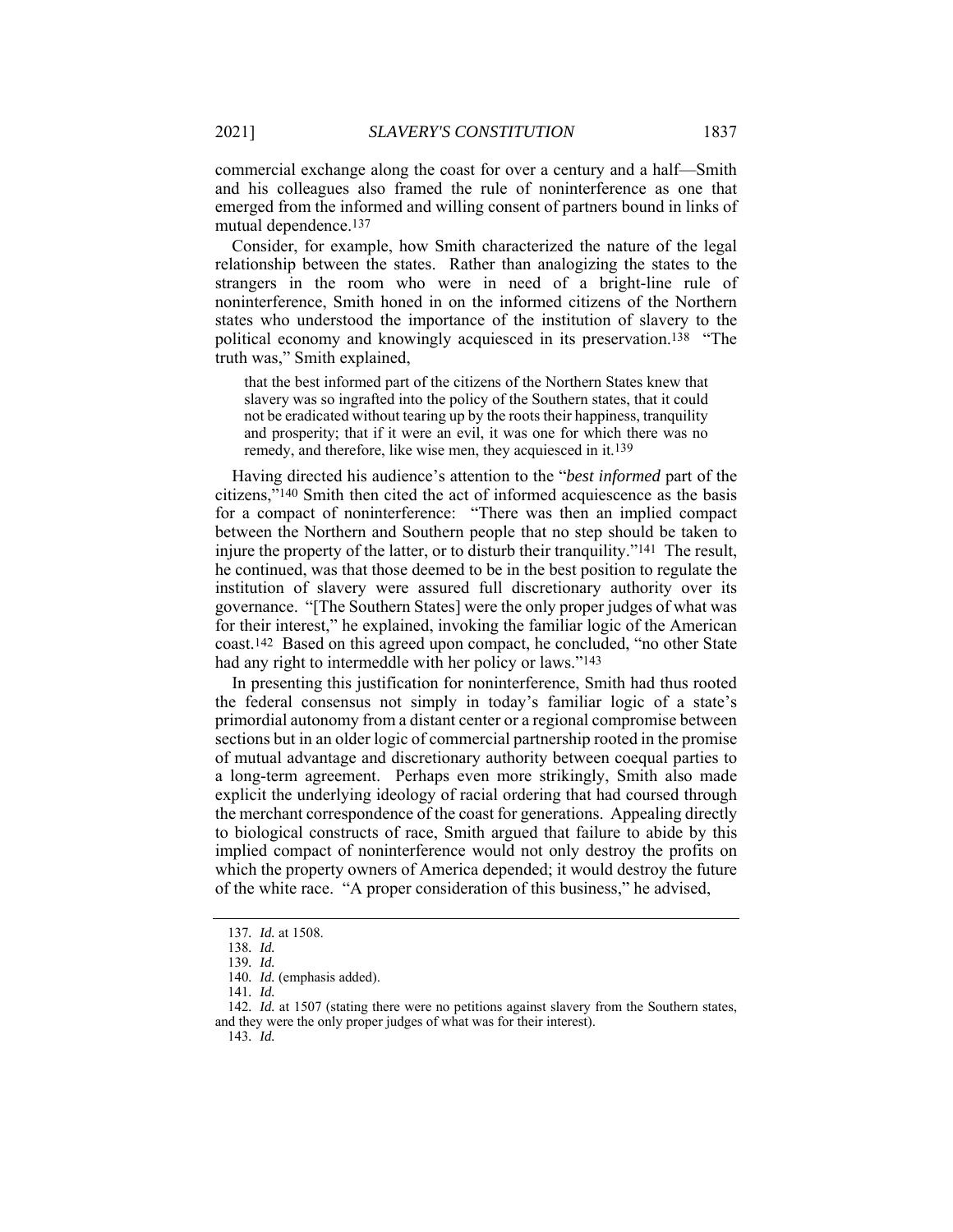must convince every candid mind, that emancipation would be attended with one or other of these consequences; either that a mixture of the races would degenerate the whites, without improving the blacks, or that it would create two separate classes of people in the community . . . which would terminate in the massacre and extirpation of one or the other.144

By invoking this prospect of the "degeneration" of the white race and warning of the ensuing violence that would result in the absence of enslavement, Smith thus concluded his defense of the foundational rule of noninterference not with appeals to states' rights or sectional compromises but to an ideology of whiteness and racial subjugation that could course across the formal jurisdictional and sectional lines of America.

Grounded in a constitutional landscape that featured a single organic American coastline bound by underlying norms of commercial partnership and a racial hierarchy of whiteness, Smith's opinion found a ready audience. Throughout the debates, men who had come of age along the American coastline moved easily between speaking of the well-settled rights of individual property owners and the still inchoate sovereign rights. In doing so, they, like Smith, borrowed from the familiar rules of strangers and sharers to articulate what would become the rule of noninterference for a union of states as commercial partners. "The rights of the Southern States ought not to be threatened, and *their property* endangered, to please people who would be unaffected by the consequences," announced Burke, working from the premise that strangers could not interfere with property rights.145 Likewise, when Congressman Abraham Baldwin referred to the question of property holdings in the compact of the Confederation, he too spoke in the language of the coast, warning that failure to abide by the careful agreements that had been enacted would compromise the entire venture:

[F]rom the extreme desire of preserving the Union, and obtaining an efficient Government, [the members of the Southern States] were induced mutually to concede, and the Constitution jealously guarded what they agreed to. If gentlemen look over the footsteps of that body, they will find the greatest degree of caution used to imprint them, so as not to be easily eradicated; but the moment we go to jostle on that ground, I fear we shall feel it tremble under our feet.146

By no means limited to delegates from the Southern states, congressmen from the northward who had long participated in the political economy of the coast readily applied the same framework, presenting Congress as an assembly of states, each bound by a duty of noninterference that could be analogized to individual property owners. Listen, for example, to how the merchant Elbridge Gerry of Massachusetts explained the scope of the right of Congress's power to purchase the population of enslaved people in the Southern states. Rather than analyzing the question according to a contest between center and periphery or North versus South, Gerry presented

 <sup>144.</sup> *Id*. at 1508.

<sup>145</sup>*. Id.* at 1413–17.

<sup>146</sup>*. Id.* at 1242.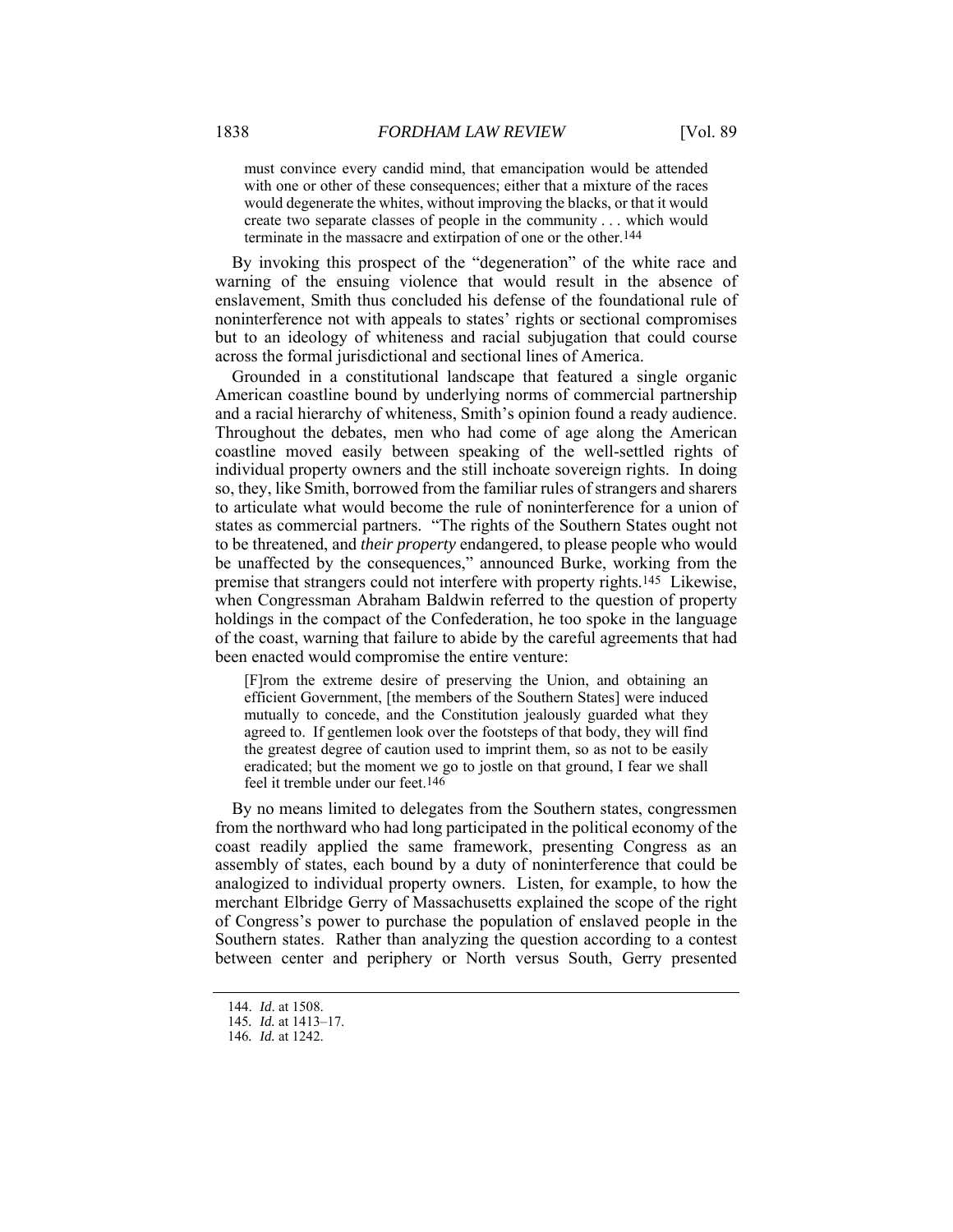Congress as a composite of states that collectively had the right to make an offer to buy enslaved persons, a right no different than the individual petitioners who had assembled in the audience. "Congress have a right, if they see proper," he advised, "to make a proposal to the Southern States to purchase the whole of them."147 Speaking of Congress in the plural, he continued: "He did not intend to suggest a measure of this kind; he only instanced these particulars to show that Congress certainly has a right to intermeddle in the business."148

As intelligible to the planters of the southward as it was to these merchants of the northward, this principle of noninterference that had long coursed through the commercial records of the old American coast now appeared in the codified records of the Congress of the United States. In lieu of justifying the principle with appeals to states' rights or sectional political bargains, the authors of the final committee report simply declared what some presumed to have been obvious from the start.149 "Congress have no authority to interfere in the emancipation of slaves, or in the treatment of them within any of the States," the final report read, "it remaining with the several States alone to provide any regulations therein, which humanity and true policy may require."150 For many observers, this rule that codified the practices of the coast was hardly a surprise. "Such things" as a federal abolition power, observed James Madison, "are not contemplated by any gentleman."151 Others concurred. "I believe there is not a wish of the kind entertained by any member of this body that Congress intend to exercise an unconstitutional authority, in order to violate their rights," echoed another.152 Rooted in the material realities and long-established norms of commercial partnership of the old Atlantic coast, this principle of noninterference had washed ashore into the records of Congress, as the ships down at the harbor continued to sail, carrying the produce of the plantations to market.

#### **CONCLUSION**

Long after the debates of the First Congress had concluded in the spring of 1790 and the ink on the House report had dried, legal scholars in America's first law schools began to divide up the American coast into discrete units of constitutional time and space.153 As familiar today as the flag itself, this is a conceptual map that has cast a long shadow across the field, one that accentuates the founding era's fragments by featuring isolated peripheries whose only bond was that of deference to a distant central government and whose competing labor systems would soon splinter into sections. Working from this familiar map, scholars have tended to read the federal consensus as

<sup>147</sup>*. Id.* at 1246.

<sup>148</sup>*. Id.* 149*. Id.* at 1524.

<sup>150</sup>*. Id.*

<sup>151</sup>*. Id.* at 1246.

<sup>152</sup>*. Id.* at 1188.

<sup>153</sup>*. See* Maeve Glass, *The Creation of a Public Law Paradigm*, 60 HIST. & THEORY

<sup>(</sup>forthcoming 2021).